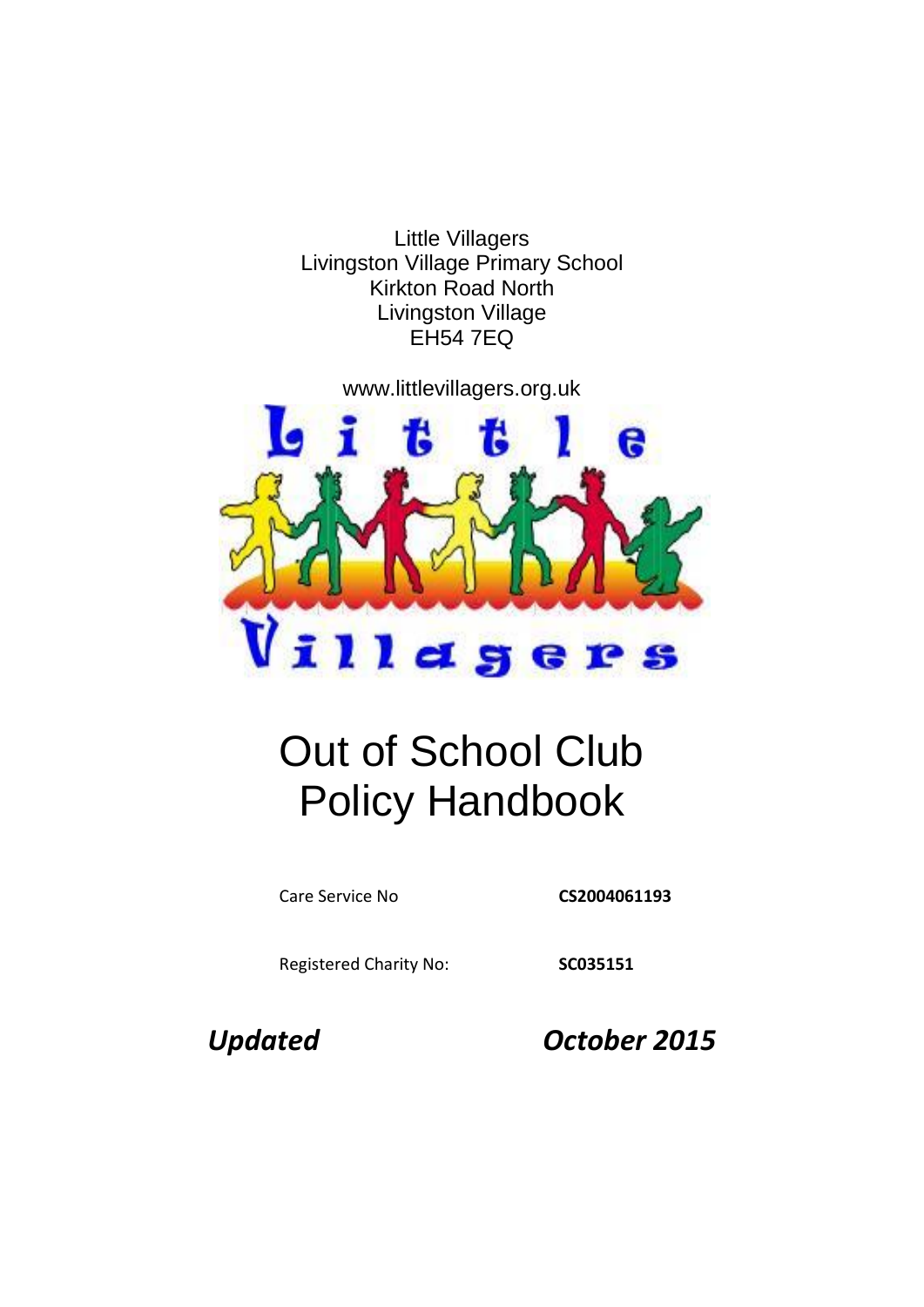

## **CONTENTS**

<span id="page-1-0"></span>

|                                                                               | <b>Pages</b>   |
|-------------------------------------------------------------------------------|----------------|
| <b>QUALITY OF CARE</b>                                                        | 4              |
| Adult/Child Relationship; Child/Child Relationship; Relationship with Parents | 4              |
| <b>PLAY POLICY</b>                                                            | $4 - 5$        |
| <b>Risk and Risk Management Policy</b>                                        | $4 - 5$        |
| <b>QUALITY OF MANAGEMENT AND STAFF</b>                                        | 5              |
| Role Of Management Committee                                                  | 5              |
| <b>Staff Terms And Conditions</b>                                             | $5 - 6$        |
| <b>Conditions Of Service</b>                                                  | 6              |
| <b>Check For Suitability/Fitness</b>                                          | 6              |
| Qualifications, Experience And Safety Checks                                  | 6              |
| <b>Standards Of Staff Behaviour</b>                                           | 6              |
| <b>Staff To Children Ratios</b>                                               | 6              |
| <b>Staff Training, Experience/Qualifications</b>                              | $6 - 7$        |
| <b>Use Of Volunteers</b>                                                      | $\overline{7}$ |
| <b>CONFIDENTIALITY</b>                                                        | $7 - 8$        |
| Absences                                                                      | 7              |
| <b>Whistle Blowing</b>                                                        | 8              |
| <b>Ageism Policy</b>                                                          | 9              |
| <b>JOINING AND USING THE CLUB</b>                                             | 9              |
| Enrolment                                                                     | 9              |
| <b>Attendance Record</b>                                                      | $9 - 10$       |
| Settling In Policy                                                            | 10             |
| <b>Child Absence Policy</b>                                                   | 10             |
| <b>Collecting Children From School</b>                                        | 10             |
| <b>LVOOSCP Responsibility for Children</b>                                    | 10             |
| <b>Missing Child</b>                                                          | $11 - 12$      |
| Non Collection of Children Policy                                             | $13 - 14$      |
| <b>Behaviour of Children</b>                                                  | 14             |

POLICY DOCUMENTS v4 Oct 2015

Care Service No CS2004061193 Registered Charity No: SC035151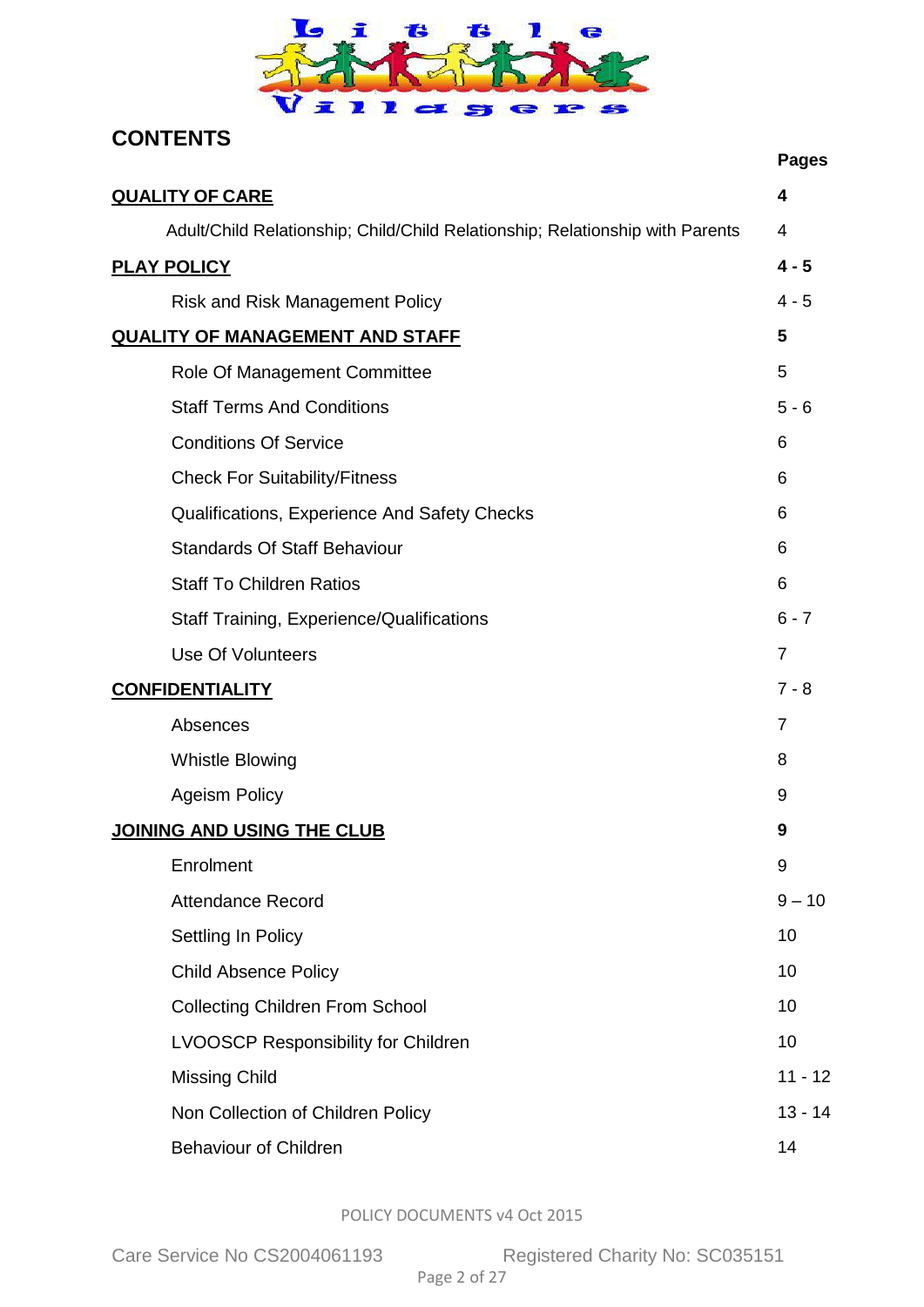| ī<br>飞<br>Ъ<br>G<br>宣<br>$2$<br>e               |           |
|-------------------------------------------------|-----------|
| Photographing, Videoing and Filming of Children | $14 - 15$ |
| Safe Guarding Children Policy                   | $15 - 16$ |
| <b>FOOD</b>                                     | 17        |
| <b>MEDICINES</b>                                | 17        |
| <b>INFECTION CONTROL</b>                        | $17 - 18$ |
| <b>EMERGENCY/SUDDEN CLOSURES POLICY</b>         | 18        |
| <b>HYGIENE, HEALTH AND SAFETY PRACTICE</b>      | 19        |
| <b>SPACE REQUIREMENTS</b>                       | 19        |
| <b>Kitchen Facilities</b>                       | 19        |
| <b>Outdoor Play Space</b>                       | $19 - 20$ |
| <b>HEATING, LIGHTING AND VENTILATION</b>        | 20        |
| <b>CHILD SAFETY</b>                             | $20 - 21$ |
| <b>Equipment Use</b>                            | 20        |
| <b>Fire Safety</b>                              | 21        |
| <b>TRANSPORT</b>                                | 22        |
| <b>E-SAFETY POLICY</b>                          | 22        |
| <b>MOBILE PHONE POLICY</b>                      | 23        |
| <b>ADMINISTRATION</b>                           | $23 - 26$ |
| <b>General Information</b>                      | $24 - 25$ |
| Records                                         | $23 - 24$ |
| <b>INSURANCE</b>                                | 25        |
| <b>PUBLIC INFORMATION</b>                       | 25        |
| <b>COMPLAINTS PROCEDURE</b>                     | 26        |
| <b>PARENTAL RESPONSIBILITY</b>                  | 26        |

ABULT/CHILD RELATIONSHIP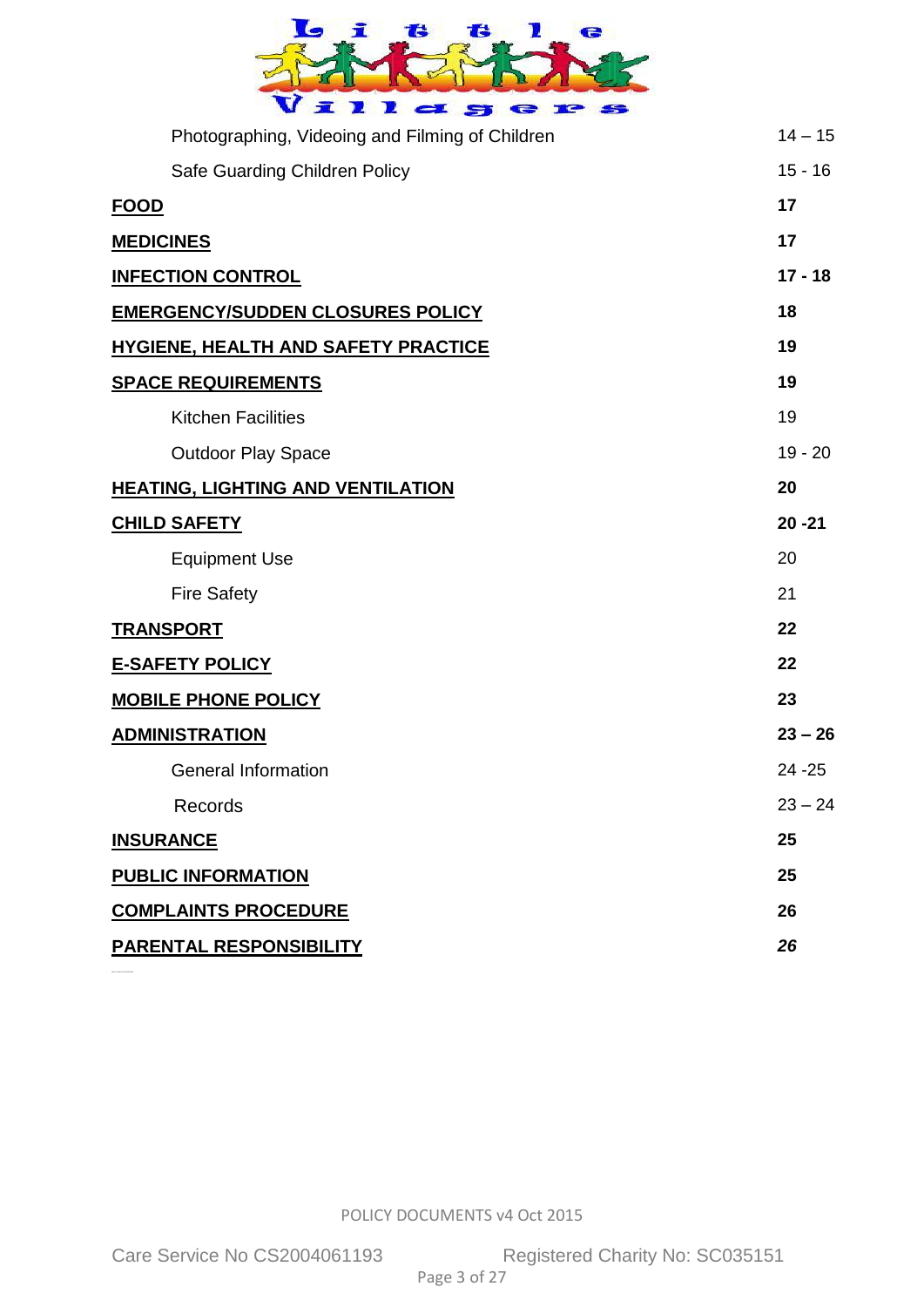

### **QUALITY OF CARE**

#### **ADULT/CHILD RELATIONSHIP**

The Livingston Village Out Of School Care Project will create a warm, caring atmosphere where children can play and feel secure. Staff will utilise the Psycholudics method and be aware of each child's individual needs but have a consistent approach to all children in matters of praise, equal opportunities and discipline. All children will be encouraged to participate.

The Children who attend the Livingston Village Out Of School Project will always be respected; their views and opinions will always be heard.

#### **CHILD/CHILD RELATIONSHIP**

Staff will encourage children to include all others in their play and activities. Older children will be encouraged to share, help and relate to younger ones. Staff will help and encourage timid, shy children to join in activities.

#### **RELATIONSHIP WITH PARENTS**

Staff will foster a close, professional relationship with parents. Constructive feedback from parents will be encouraged. If a child is experiencing any problems or difficulties, time will be made available for parents to discuss these with the Coordinator or other staff member.

### <span id="page-3-0"></span>**PLAY POLICY**

The Livingston Village Out Of School project upholds Children's rights to play freely. Chosen play is extremely important in the development of all children and young people. All children are entitled to quality play provisions within their communities. This play policy has been put in place to ensure children are educated in the importance of play. Play is a learning process for all children to develop necessary skills to take them throughout their lives. Children use play in the natural environment to learn of the world, survival skills and ways to communicate with others around them. This also helps develop Physical, Social, Mental, Emotional and Creative skills.

Within the Livingston Village Out Of School Project we utilise the Psycholudics methods *[please see website for more details]* to encourage as much self-directed play as possible. We feel that self-directed play is an important factor in the learning process for the children, giving them freedom and choices in an effective way for children to learn life skills and giving them an enriched environment to explore helps to contribute to their wellbeing and development.

#### **RISK AND RISK MANAGEMENT POLICY**

Livingston Village Out of School Care Project treats risk and challenge in a positive manner, Experiencing risk and challenging play is an important part of a child's development and we offer children the opportunity to experience controlled risks during play and we respond to the children's needs to set themselves goals and challenges. .

POLICY DOCUMENTS v4 Oct 2015

Care Service No CS2004061193 Registered Charity No: SC035151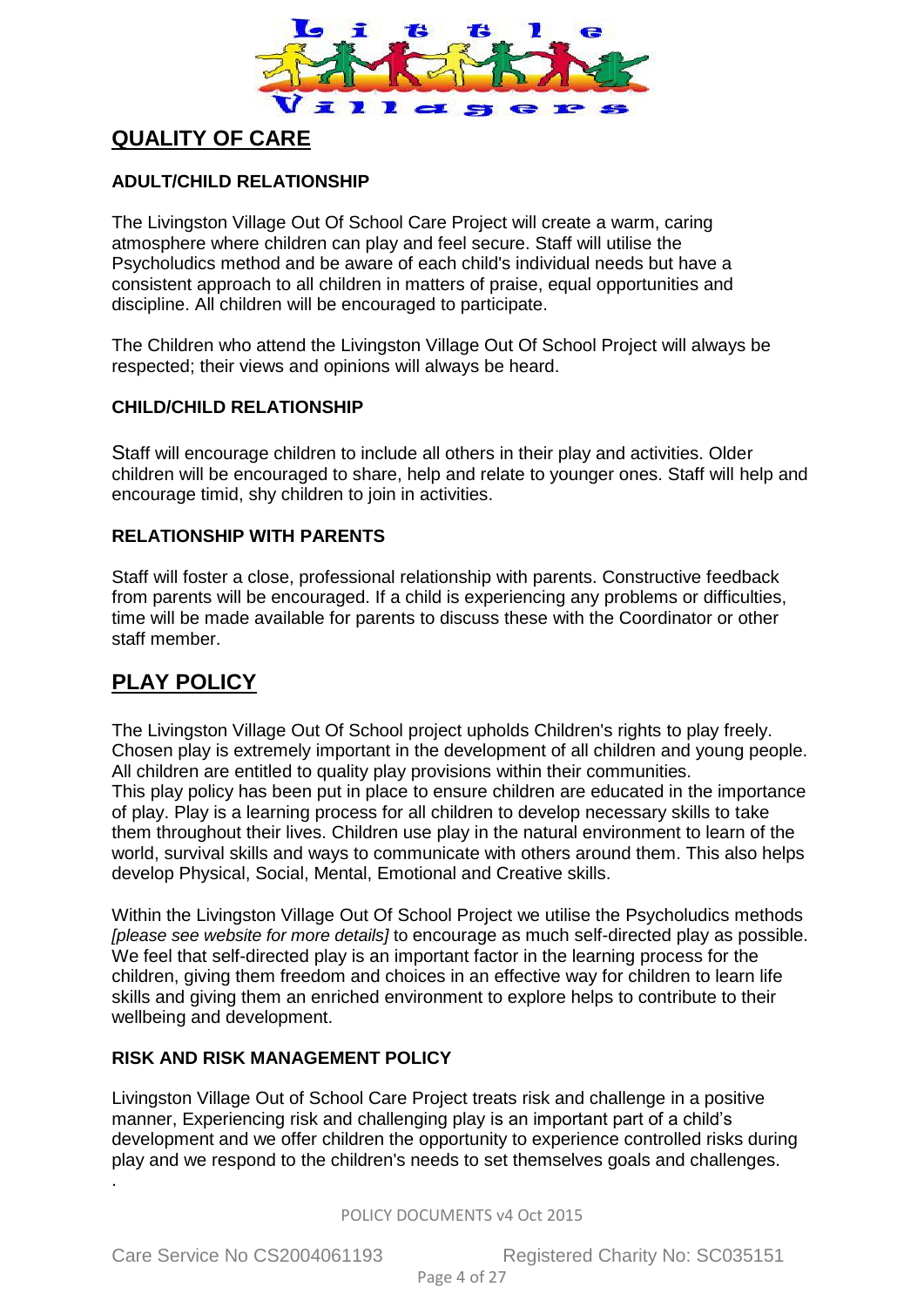

All risk-based play activities will be risk assessed by a trained and qualified member of staff prior to the commencement of the activity. If staff feel that the actual risk levels become too great [for whatever reason] then the activity will not be allowed to continue, and the reasons will be explained to the children.

### **QUALITY OF MANAGEMENT AND STAFF**

Our Club is committed to placing the best interests of children's welfare, care and development at the centre of all staffing matters.

• The Coordinator will arrange regular staff meetings where staff are able to discuss and contribute in a positive manner. The Coordinator should encourage staff to contribute to the development and quality of the programme of activities provided.

• Members of staff are expected to conduct themselves, at all times, in a professional, courteous, helpful, warm and consistent manner. In addition, staff should be mindful of their conduct out-with the club and not bring the club into disrepute.

• Members of staff are expected to display both knowledge and understanding of multicultural issues and a commitment to treating all children as individuals and with equal concern and respect.

• Members of staff will have regard for maintaining appropriate dress and personal appearance for working with children and with awareness of health and safety issues.

• Personal mobiles must be switched off and not used during working hours. If staff need to receive an emergency call, the person calling them should use the Main Club number.

• The Coordinator will ensure that space is made during the working day for staff to take regular breaks, ensuring that no member of staff exceeds the legal limit of six hours consecutive work without a break.

The Livingston Village Out Of School Care Project encourages parents to get involved with the Club and is managed by a volunteer Management Committee whose members are all users of the club. The Management Committee has a responsibility for recruitment, policies and fee collection. The Committee can be contacted via the website or by email to

[committee@littlevillagers.org.uk](mailto:committee@littlevillagers.org.uk) or [chairperson@littlevillagers.org.uk](mailto:chairperson@littlevillagers.org.uk)

A copy of the Management Committee constitution is available at all times on the club notice board and on the website.

#### **STAFF TERMS AND CONDITIONS**

The Club is committed to promoting family friendly employment practices to help staff balance work and family commitments. The Club will make every effort to be flexible with staff and to promote harmonious working relations to ensure that all employment legislation and regulations – including Statutory Maternity Pay, Statutory Paternity Pay, Parental Leave, Statutory Sick Pay and Working Time Regulations – are abided by. In return, the Club expects honesty, loyalty and diligence from its staff.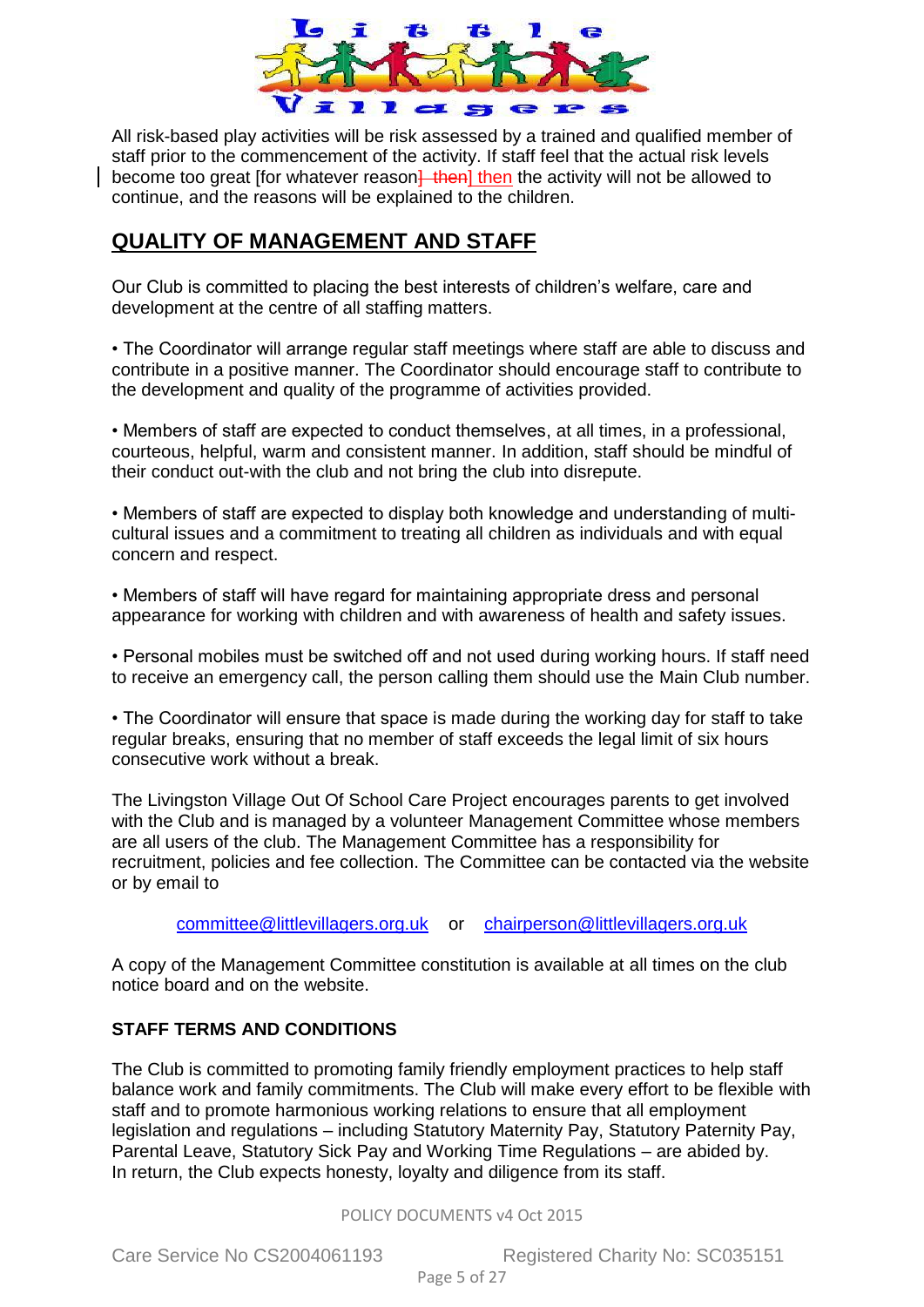

The written detail of employment contracts, including rates and levels of pay and other terms and conditions, are the responsibility of the Registered Person. A copy of the current staff Terms and Conditions is available in *Appendix v3.* All employees will be given:

• A contract of employment – see above and *Appendix v3*

• A conditions of service document outlining pay agreements, entitlement to sick leave and annual leave and their statutory rights (**copy in Appendix v3**).

• Copies of the grievance and disciplinary procedures (*Copy in Appendix v3*). • A job description.

Staff, Office Bearers on the Management Committee and all volunteers will undergo vetting through Disclosure Scotland and PVG as to their suitability to work with children.

#### **QUALIFICATIONS, EXPERIENCE AND SAFETY CHECKS**

The Coordinator and all staff (including students and volunteers) will be suitably qualified, have relevant experience and have undergone Disclosure Scotland checks. The Club will not employ staff or volunteers that have been convicted of an offence or have been the subject of an order that disqualifies them from registration under regulations made under schedule 9A of the Children's Act 1989. Disclosure checks will be updated every three years.

No person who has not received disclosure checks, but who is on the premises (such as a member of staff awaiting registration clearance) will be left alone with a child. The Coordinator will have at least an NVQ Level Three qualification appropriate to the post, along with at least two years' experience of working in a day care setting.

#### <span id="page-5-0"></span>**STANDARDS OF STAFF BEHAVIOUR**

Under no circumstances should any arguments or disagreements between members of staff occur in the presence of children or parents/carers.

No smoking, alcohol or drug use is allowed on the Club's premises.

No bullying, swearing, harassment or victimisation will be tolerated on the Club's premises *[including during outdoor activities].*

Offensive behaviour such as sexist or racist language or harassment will not be tolerated by anyone within the club's premises *[including during outdoor activities].* 

All staff are expected to treat everyone respectfully at all times and inappropriate behaviour may lead to disciplinary action.

Our full staff Disciplinary Policy can be found in *Appendix v3*

#### **STAFF TO CHILDREN RATIOS**

Livingston Village Out of School Care Project will ensure that all legal requirements are met in respect of Staff/Child ratios.

The Coordinator will further ensure that suitable and sufficient contingency plans are in place to cover emergencies, unexpected staff absences, staff breaks, holidays and sickness.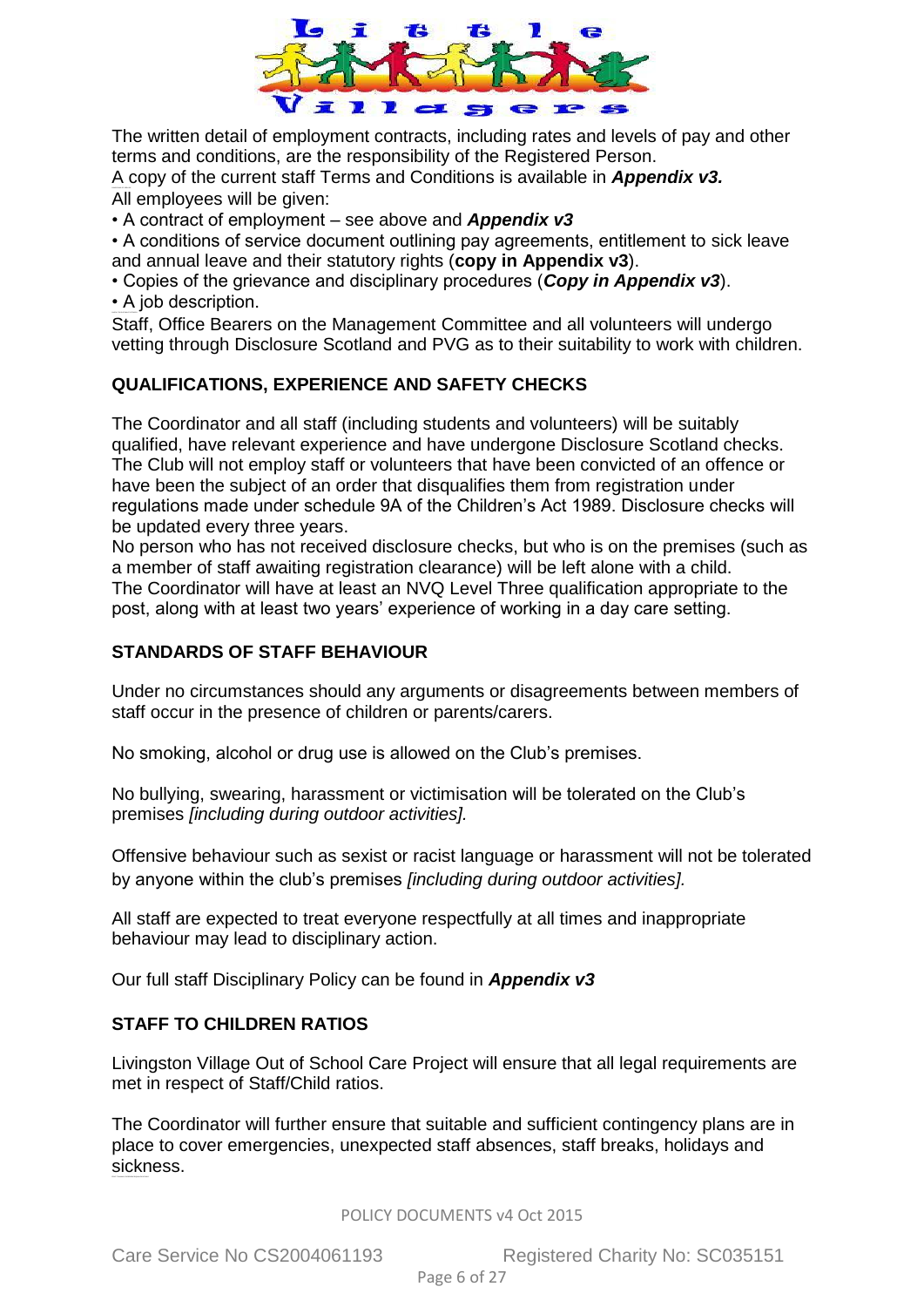

### **RECRUITMENT**

All staff will be recruited by the Management Committee. Successful candidates will be selected on the basis of their experience/qualifications and merits.

The Club operates an equal opportunities policy when taking on staff, to ensure that no prospective employee suffers direct or indirect discrimination or victimisation.

All candidates for posts within the club will complete an application form. A checklist of skills, knowledge and experience requirements for the post will be matched against applications in order to select for interviews. Suitable candidates who fit the requirements will be interviewed and the checklist used again to explore in more depth the candidate's suitability for the post.

#### **USE OF VOLUNTEERS**

Volunteers will be subject to the same recruitment and selection process as paid members of staff.

Volunteers will always be supervised by a qualified member of staff. All volunteers will also need to go through a Disclosure Scotland PVG check before coming in contact with the children

Volunteers will be used alongside and not instead of, staff members. .

### <span id="page-6-0"></span>**CONFIDENTIALITY**

Staff have a right to privacy, as do children and their parents/carers. Personal details should not be discussed except in exceptional circumstances.

Staff will not talk about individual incidents or the behaviour of children in front of parents/carers and other children.

Under no circumstances should staff provide any information about children to any branch of the media. All media enquiries should be passed in the first instance to the Coordinator.

When you talk with a staff member or volunteer, you have the right to expect that anything you say will not be passed on or spoken about with anyone outside the club without your permission, unless it falls into the exempt categories. In this sense, the information you as a Parent/Carer are disclosing is of a confidential nature.

Livingston Village Out of School Care Project agrees that confidentiality is essential in the conduct of its affairs and respects the Parents/Carers' rights not to have personal details passed to other people without their knowledge or consent.

### **EXEMPTION FROM CONFIDENTIALITY**

There are certain exemptions when it may be necessary to pass on information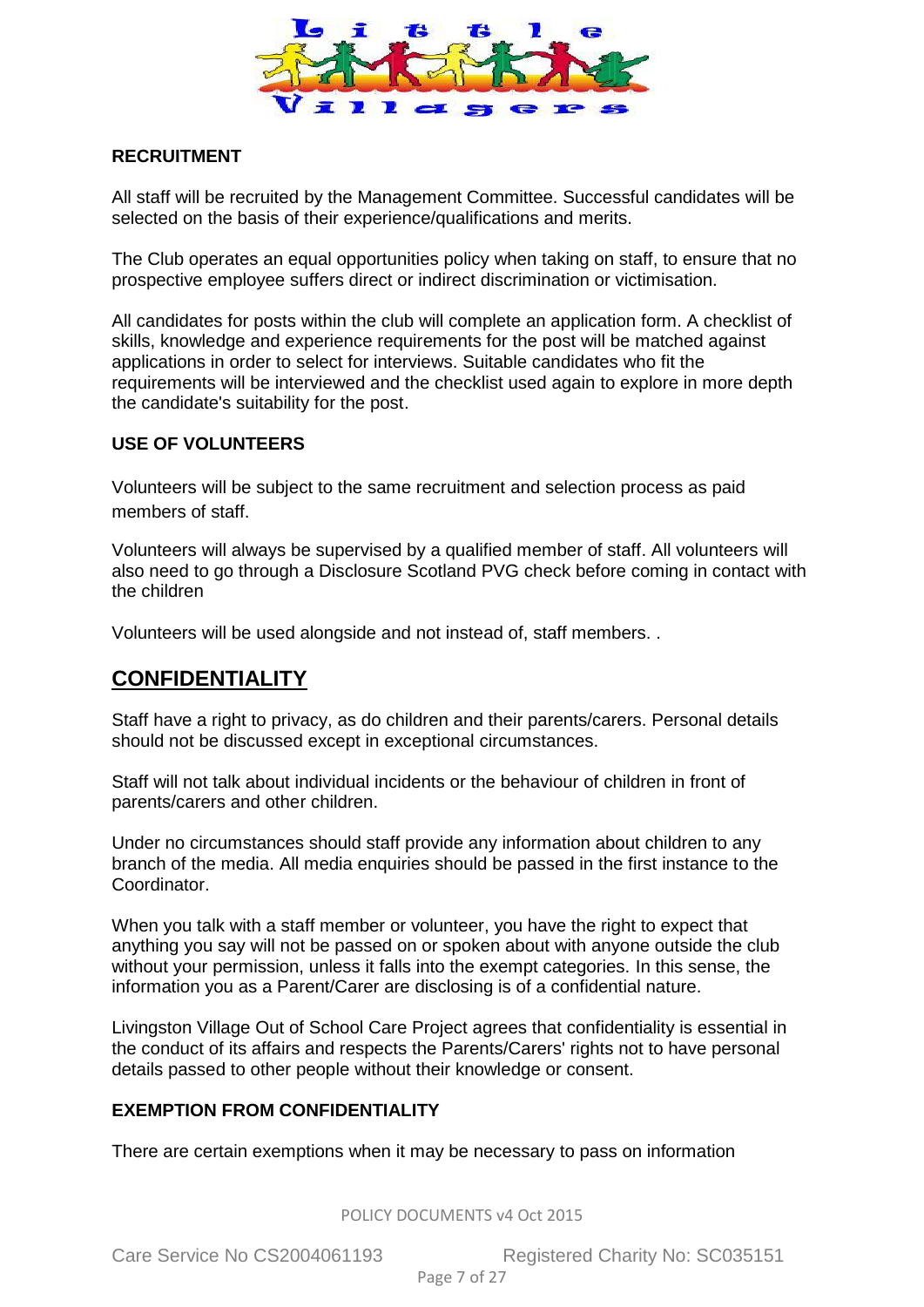

#### **Child Protection**

Livingston Village Out of School Care Project through the provision of an Out of School Club has a duty and a responsibility to the welfare of the children attending the Club. The appointed Child Protection officer for the club is Nicola Jane Thom.

At the same time Livingston Village Out of School Care Project respects the rights and responsibilities of Parents/Carers, provided they do not conflict with the child's right to be protected from harm and to be consulted.

To this end, Livingston Village Out of School Care Project in co-operation with other key agencies involved in Child Protection will implement the procedures and practice guidelines as laid down by West Lothian Council. These guidelines in effect require Livingston Village Out of School Care Project to respond to a child disclosing information and may therefore be withheld from the Parent/Carer, unless Livingston Village Out of School Care Project has been authorised to do so from other relevant agencies.

The Management Committee is aware that it must contact the Care Inspectorate, under the terms of **The Children Act [2003],** if any circumstances have changed significantly within the Club set-up (*e.g.* a move to different location within the same building). The Club will adhere to all matters of law within **The Children Act [2003]**, and will be required to follow the Quality Standard published by the Care Commission.

The Club will display its certificate of registration and make available a copy of the Care Commission report to parents on request. It will also display its certificates of insurance.

#### **BREACH OF CONFIDENTIALITY**

Where a Parent/Carer considers that there has been a breach of confidentiality, they may make a formal complaint and are asked to follow the guidelines and procedure as contained within The Livingston Village Out of School Care Project Complaints procedure (detailed in this policy under 'Complaints Procedure').

#### **CONCLUSION**

It is anticipated and expected that all staff, volunteers and Parents/Carers respect the principle of confidentiality in the context of this document and adhere to it. *(Further details of the Club's confidentiality procedures are available in Appendix v3)* 

#### **ABSENCES**

Staff should negotiate statutory annual leave with the Coordinator, in all cases giving as such notice as possible.

If staff are unable to attend work due to illness or other medical condition, they must contact the Coordinator prior to the start of the working day.

Staff should indicate why they are unable to attend work and when they expect to return. On returning to work, staff should complete a self-certification form for any sickness absence.

For absences of longer than seven days, a doctor's certificate must be submitted. The Coordinator will keep records of all sick-leave, other absences and lateness. Full details of the staff Absence policy can be found in Appendix v3.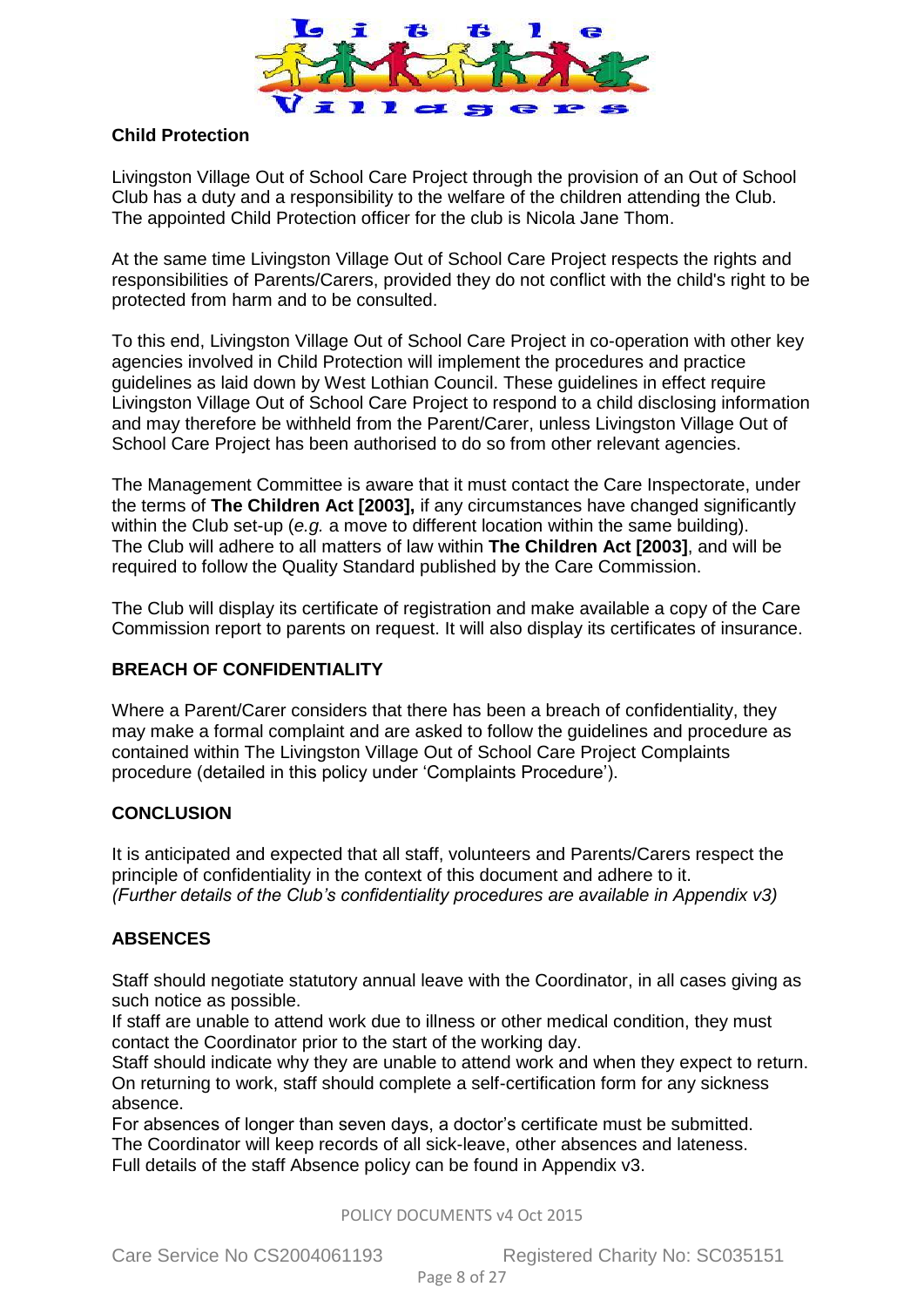

#### <span id="page-8-0"></span>**WHISTLEBLOWING**

This policy will provide individuals within Livingston Village Out Of School Project protection from victimisation or punishment where they raise genuine concern about misconduct or malpractice within the club.

The policy is underpinned by **The Public Interest Disclosure Act [1998].**

This policy is intended to nurture a culture of openness within Livingston Village Out Of School project, which makes it safe and acceptable for employees and volunteers to raise, in good faith, a concern the may have regarding misconduct or malpractice. *(See Appendix v3 for full details)* 

#### **AGEISM POLICY**

From 1 October 2006 the **Employment Equality (Age) Regulations** make it unlawful to discriminate against employees, job seekers and trainees on the grounds of age. The regulations cover workers of all ages – young and old – and all employment and vocational training. This includes all workforce management processes including: access to help and guidance, recruitment, training, promotion, pay, benefits and particularly retirement and redundancy.

The company will ensure that any policies, practices or routines that we operate are age compliant.

Specifically, we ensure that we understand the age make-up of our workforce and use this information to identify potential workforce issues relating to age.

We will take positive action to

• Offset any future staffing crises (for example if a large number of our staff are due to retire at the same time)

• Make sure everyone is being treated equally, regardless of his or her age

• Staff involved in workforce management are fully aware of their responsibility not to discriminate on the basis of age or other grounds

• There are routines or practices in place to check that no bias, deliberate or unintentional, influences any management decisions.

### **JOINING AND USING THE CLUB**

#### <span id="page-8-1"></span>**ENROLMENT**

Livingston Village Out of School Care Project aims to provide a varied programme of activities which will broaden the range of experience and needs of the children involved including arts and crafts, recreation and sport, specialist project work and outings. Places will be allocated to pupils attending Livingston Village Primary School and others in the area in Accordance with our full Allocations Policy *(See Appendix v3).*

We do not offer a drop off or collection service to or from any school except for Livingston Village Primary School. Parents/Carers must undertake to deliver children from other schools to the club at their own risk and expense.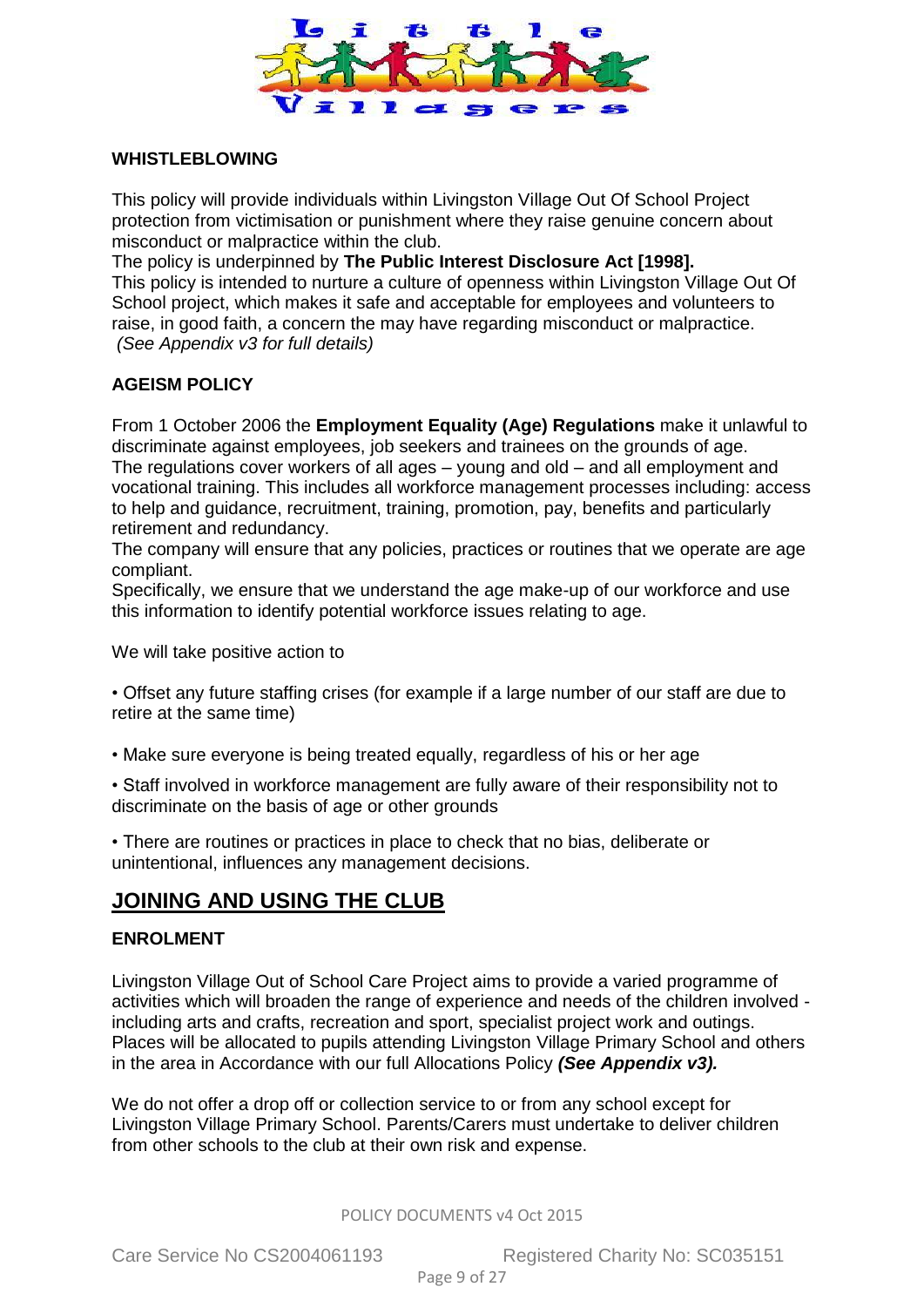

Every child shall be eligible to use the service regardless of religion, race or sex. Admission is subject to agreement to the Club's policies and parents will be given a copy of the Club's **Term & Conditions** when they apply for admission to the Club.

Registration forms must be completed and acceptance of the Terms & Conditions signified by a signature, before enrolment can take place.

Copies of the Membership Terms & Conditions can be found on the website.

#### **ATTENDANCE RECORDS**

CHILD ABSENCE POLICY

The Co-ordinator will keep up-to-date enrolment and attendance records for each child using the club.

Enrolment forms must be fully completed for each child on first registration with the club and the details regularly checked and updated

Parents **must** advise of any changes to contact details.

A daily register must be compiled and readily available (fire drills etc.). Unexplained absences must be investigated by the Co-ordinator (contact school, parent / carer). See missing children section below for further details.

Livingston Village Out of School Care Club Project, through the provision of an Out of School club, has a duty and a responsibility to the welfare of the children attending the Club. *Please remember to let the club know by phone or text if your child is not attending a booked session.*

- If a child/children are booked into the club and parents fail to notify the club that their child/children will not be attending the following steps will be taken.
- We will speak with the school to find out if your child/children has attended school that day, as they have a policy in place for the absence of children we will therefore not contact the parent's
- If the school inform us that your child/children have attended school that day, one member of staff will have a brief look around the surrounding school area as another contacts the parent's immediately on all contact numbers
- If no contact can be made with the parent's then the police will be notified of the situation, we will also continue to try and contact the parent's until communications have been made.

#### **SETTLING IN POLICY**

We want children to feel safe, stimulated and happy in Livingston Village Out of School Care Project and to feel secure and comfortable with staff. We also want parents to have confidence in both their children's well-being and their role as active partners with our club. We aim to make Livingston Village Out of School Care Project a welcoming place where children settle quickly and easily because consideration has been given to the individual needs and circumstances of children and their families.

Before a child starts to attend our club, we use a variety of ways to provide his/her parents with information. These include written information (including our handbook and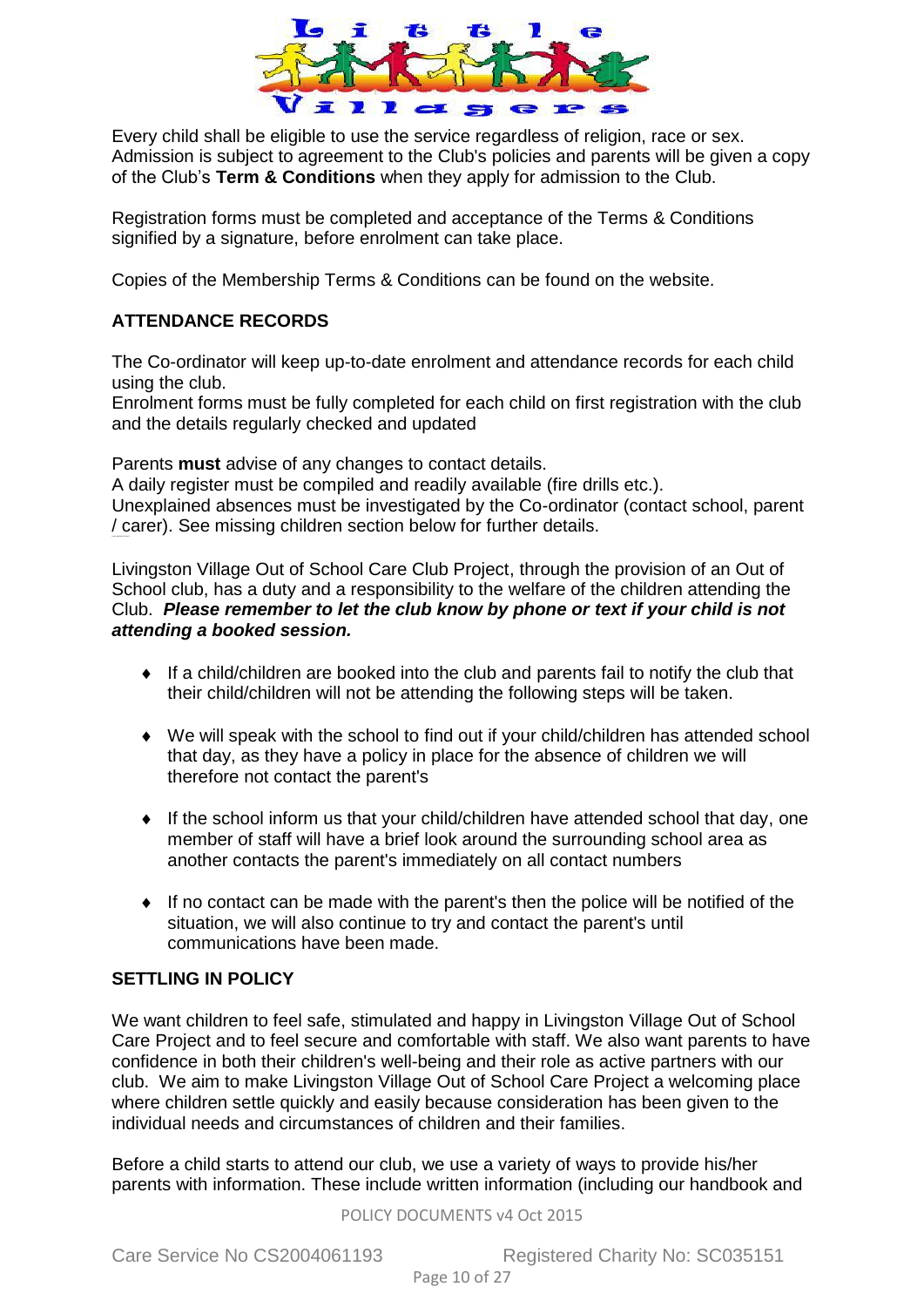

policies), displays about activities available within Livingston Village Out of School Care Project, and up to date information on our website.

We will closely monitor all new attendees at Livingston Village Out of School Care Project and provide verbal reports to parents/guardians upon collection of how they are settling in.

#### **COLLECTING CHILDREN FROM SCHOOL**

Each week, a list of the children attending Little Villagers that week for each day and for each primary should be passed to Livingston Village School for distribution to the teachers.

At collection time, one member of the Little Villagers staff will be present at the toilets at the infant block, the toilets at the P3 block and the toilets at the P7 block.

Wherever possible, full time members of staff should collect the children. Contract staff should only be used to collect children when it's not possible for permanent members of staff to do so and they should have their Livingston Village Out of School Care Project uniform on.

As the teachers from each class lead their children out of school, they will have those children attending Little Villagers at the front of the queue to meet the staff.

The teacher will confirm which children they have from their class who is present and attending Little Villagers that day and the staff member will confirm.

The staff member will then lead the children back to the Little Villagers room (through the school) where a full role call will be done.

In the event that a child has told their teacher that they are not attending Little Villagers that day but we (Little Villagers have not been informed) the child should be asked to return to the Little Villagers room with the staff until the Childs parent (or nominated contact) is contacted to confirm that the child is indeed not to attend

#### **LVOOSCP RESPONSIBILITY FOR CHILDREN**

Livingston Village Out of School Care Project cannot be legally responsible for a child until that child has been handed over/delivered to our premises by a registered responsible person. This can be a parent, guardian, nominated relative/friend, teacher etc.

If children appear in our premises without an adult they will be refused permission and if necessary Social Services will be informed

#### <span id="page-10-0"></span>**MISSING CHILD**

Should a child go missing from our club -

- 1. The person in charge will carry out a thorough search of the building and garden.
- 2. The register is checked to make sure no other child has also gone astray.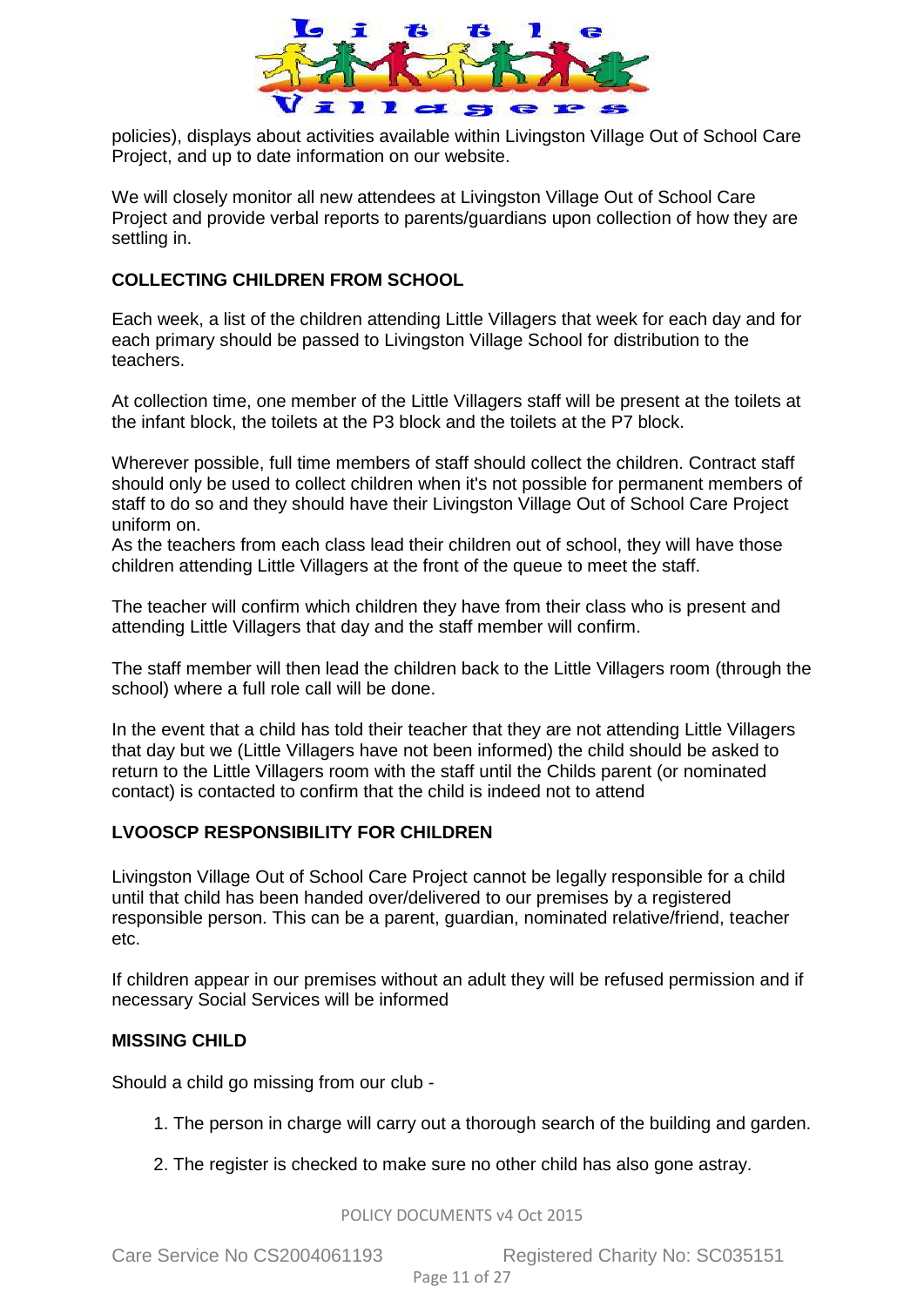

- 3. Doors and gates are checked to see if there has been a breach of security whereby a child could wander out.
- 4. Person in charge talks to staff to establish what happened
- 5. If the child is not found the parent is contacted and the missing child is reported to the police.

If a child goes missing from an outing where parents are not attending and responsible for their own child, the setting ensures that there is a procedure that is followed:

- 1. As soon as it is noticed that a child is missing, staff on the outing ask children to stand with their designated person and carry out a headcount to ensure that no other child has gone astray. One staff searches the immediate vicinity but does not search beyond that.
- 2. The person in charge is informed, if s/he is not on the outing and makes his/her way to the venue to aid the search and be the point of contact for the police as well as support staff.
- 3. Staff will take the remaining children back to the setting.
- 4. The person in charge of the setting contacts the child's parent who makes their way to the setting or outing venue as agreed with the person in charge.
- 5. The staff contacts the police using the mobile phone and report the child as missing.
- 6. In an indoor venue, the staff contacts the venue's security who will handle the search and contact the police if the child is not found.
- 7. The person in charge contacts the chairperson of the management committee who comes down to the setting as soon as possible.

#### *The investigation*

- 1. The owner / Co-ordinator carries out a full investigation taking written statements from all the staff present at the time, or who were on the outing.
- 2. The key person / staff writes an incident report detailing: 1. the date and time of the report;
- 3. What staff / children were in the group/outing;
- 4. When the child was last seen in the group/outing;
- 5. What has taken place in the group/outing since then;
- 6. The time it is estimated that the child went missing.
- 7. A conclusion is drawn as to how the breach of security happened.

POLICY DOCUMENTS v4 Oct 2015

Care Service No CS2004061193 Registered Charity No: SC035151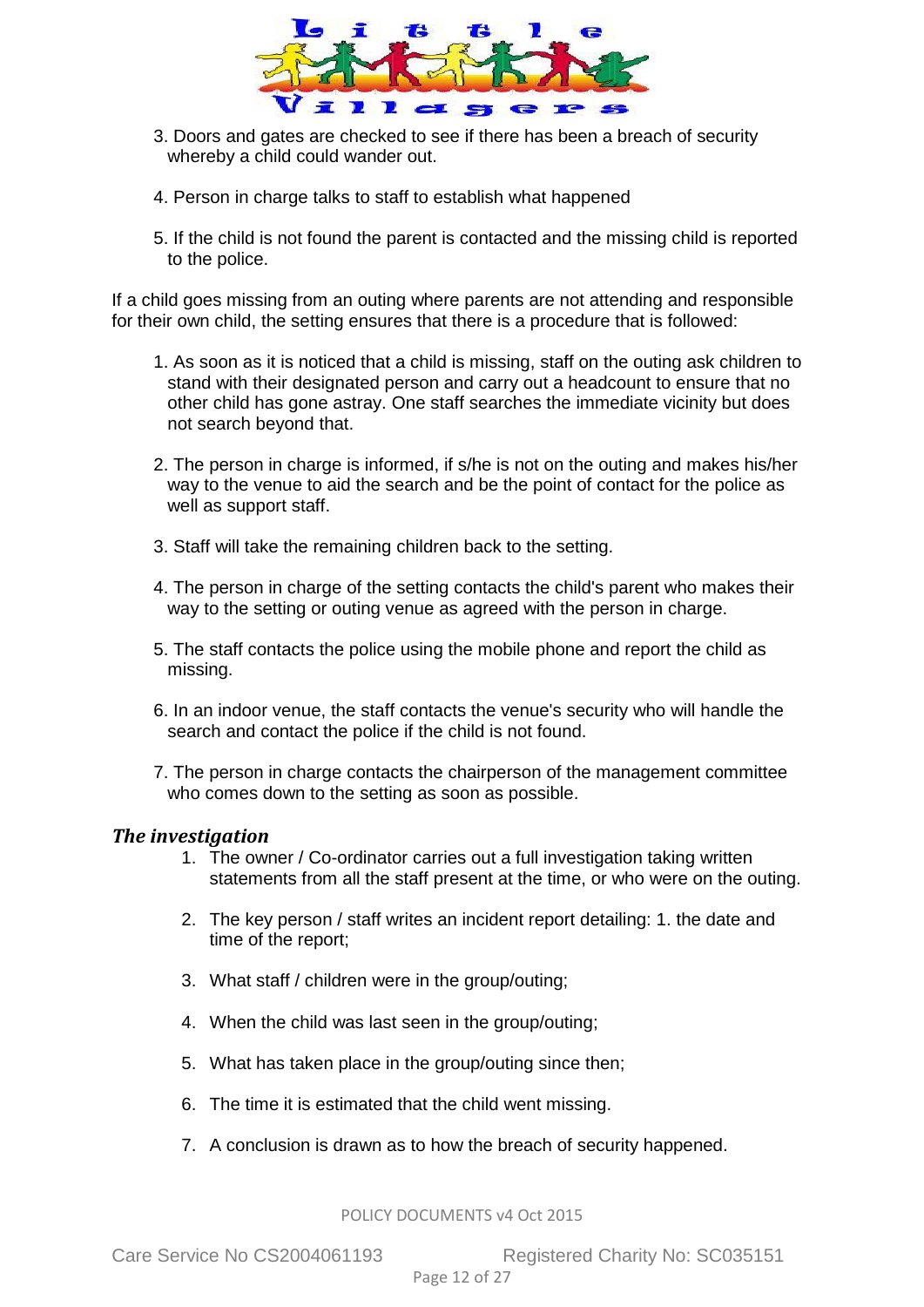

- 8. If the incident warrants a police investigation all staff co-operate fully. In this case, the police will handle all aspects of the investigation, including interviewing staff. Social Services may be involved if it seems likely that there is a child protection issue to address.
- 9. The incident is reported under RIDDOR arrangements and is recorded in the incident book; the local authority health and safety officer may want to investigate and will decide if there is a case for prosecution.
- 10. Care Inspectorate is informed.
- 11. The school is informed.

#### <span id="page-12-0"></span>**NON COLLECTION OF CHILDREN POLICY**

In the event that a child is not collected by an authorised adult at the end of a session / day, Livingston Village Out of School Care Project puts into practice agreed procedures. These ensure the child is cared for safely by an experienced and qualified practitioner who is known to the child.

We will ensure that the child receives a high standard of care in order to cause as little distress as possible. We inform parents/carers of our procedures so that, if they are unavoidably delayed, they will be reassured that their children will be properly cared for.

#### **Methods**

Parents of children starting at Livingston Village Out of School Care Project are asked to provide specific information which is recorded on our Registration Form, including:

- 1. Home address and telephone number if the parents do not have a telephone, an alternative number must be given, perhaps a neighbour or close relative;
- 2. Place of work, address and telephone number (if applicable);
- 3. Mobile telephone number (if applicable);
- 4. Names, addresses and telephone numbers of adults who are authorised by the parents to collect their child from our pre-school, for example a child minder or grandparent;
- 5. Information about any person who does not have legal access to the child;
- 6. Who has parental responsibility for the child.

On occasions when parents are aware that they will not be at home or in their usual place of work, they must inform staff.

On occasions when parents or the persons normally authorised to collect the child are not able to collect the child, they tell staff the name, address and telephone number of the person who will be collecting their child. We agree with parents how to verify the identity of the person who is to collect their child.

If parents are not able to collect the child as planned, they must notify us so that we can take back-up procedures. We provide parents with our contact telephone number. We also inform parents that - in the event that their children are not collected from our club by an authorised adult and the staff can no longer supervise the child on our premises we apply our child protection procedures as set out in our child protection policy.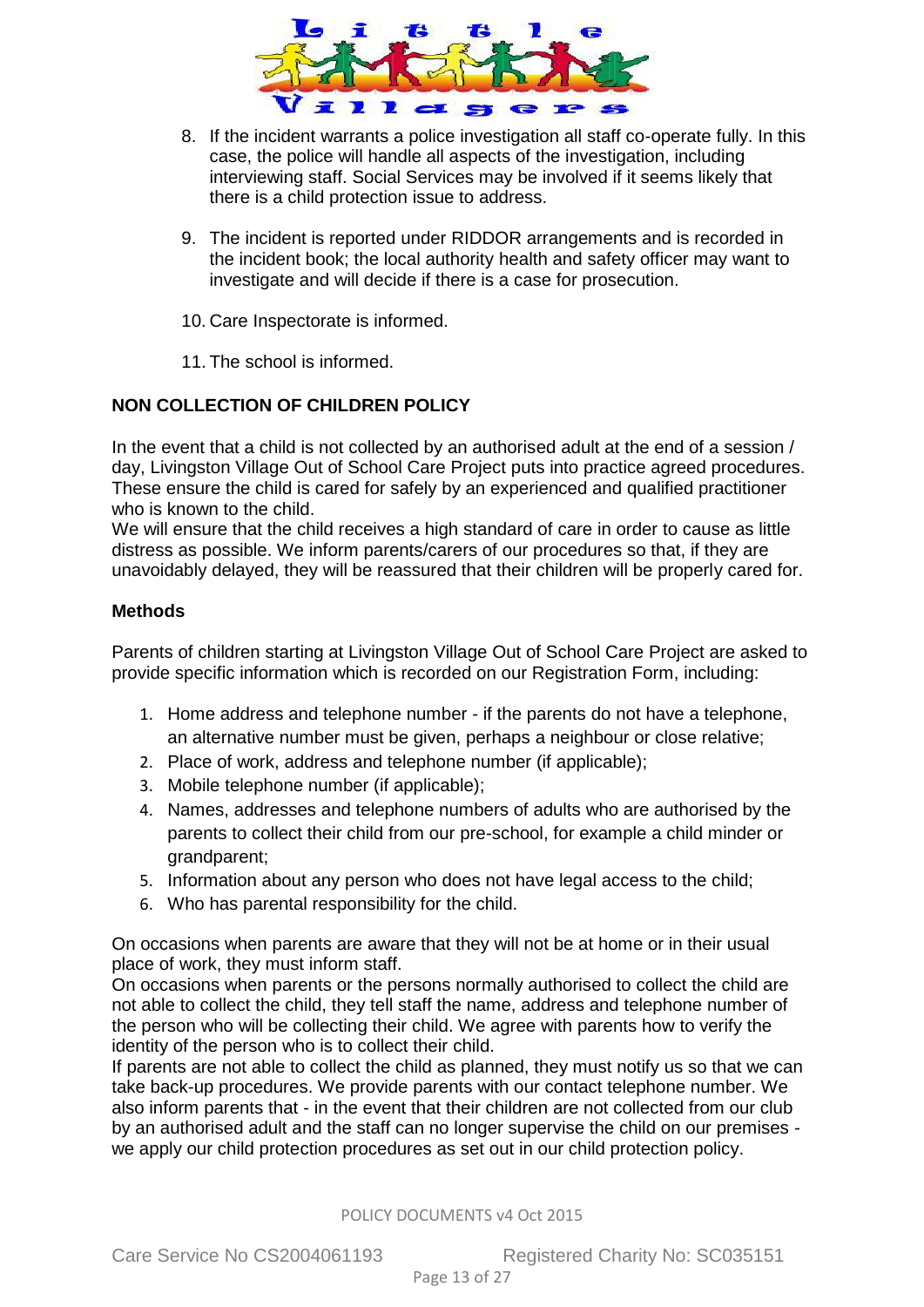

If a child is not collected at the end of the session, we follow the following procedures:

- 1. Check for any information about changes to the normal collection routines.
- 2. If no information is available, parents/carers are contacted at home or at work.
- 3. If this is unsuccessful, the adults who are authorised by the parents to collect their child from our club and whose telephone numbers are recorded on the Registration Form - are contacted.
- 4. All reasonable attempts are made to contact the parents or nominated carers.
- 5. The child does not leave the premises with anyone other than those named on the Registration Form or advised previously by the parent.
- 6. If no-one collects the child and the premises are closing or staff are no longer available to care for the child, we apply the procedures for uncollected children. We contact our local authority social services department.
- 7. The child stays at Livingston Village Out of School Care Project in the care of two fully-vetted workers until the child is safely collected either by the parents or by a social worker;
- 8. Social services will aim to find the parent or relative if they are unable to do so, the child will be admitted into the care of the local authority.
- 9. Under no circumstances are staff to go to look for the parent, nor do they take the child home with them.
- 10. A full written report of the incident is recorded in the child's file.
- 11. Depending on circumstances, we reserve the right to charge parents for the additional hours worked by our staff at a rate prescribed in the **Terms & Conditions**

### <span id="page-13-0"></span>**BEHAVIOUR OF CHILDREN**

A Policy on Discipline and Behaviour exists and children will be made aware of the rules and the consequences of misbehaviour when first joining the Club and time will be taken to explain to the children the reasons for these 'ground rules'.

#### *(Full details of the Behaviour, Bullying and Suspensions policy please see Appendix v3)*

### <span id="page-13-1"></span>**PHOTOGRAPHING, VIDEOING AND FILMING OF CHILDREN**

The club recognises that parents like to see what their children have been up to and Staff will use a Club Camera to take photographs during activities, these will be available on our Secure Parents Area on the website. This can be accessed by registering with the club and receiving a password. This must not be disclosed to any other person.

Where appropriate all materials promoting Livingston Village Out of School Care Project events or activities shall state that accredited photographers will be present.

Anyone wishing to use photographic/film/video equipment at a venue must obtain the approval of Livingston Village Out of School Care Project.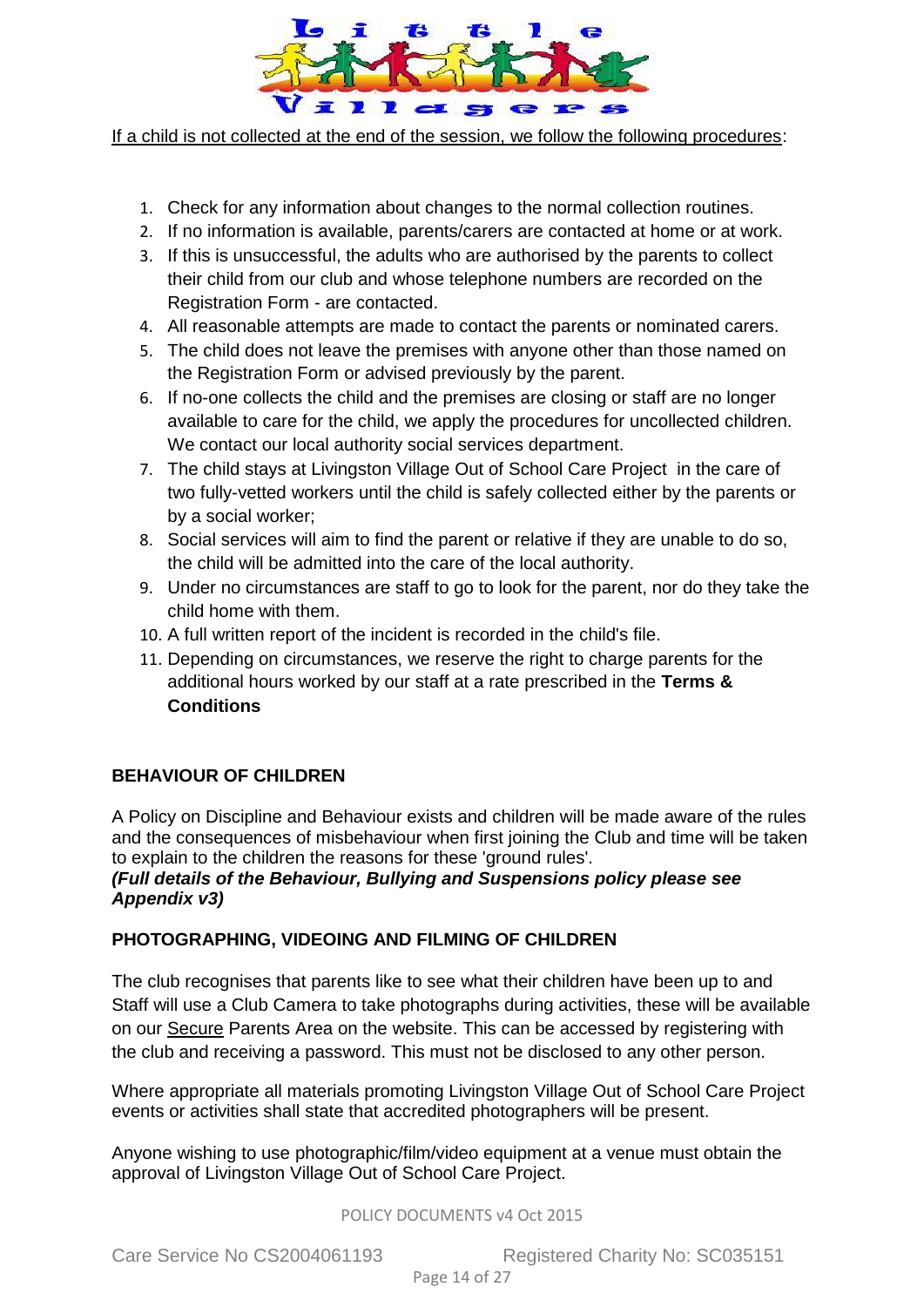

No unsupervised access or one-to-one sessions are to be permitted unless this has been approved in advance by the child's, parent/guardian and the organisation, and appropriate vetting has occurred e.g. Disclosure Scotland check of individual wanting to photograph, film or video.

Livingston Village Out of School Care Project shall supervise children within our at all times and any photography, video or film-making activities shall be carefully scrutinised. Staff will also be aware if children are themselves utilising image-capture devices [Mobile phones, Hand-Held devices etc] and ensure that this is stopped.

**Livingston Village Out of School Care Project reserves the right at all times to prohibit the use of photography, film or video at any event or activity with which it is associated.** 

#### <span id="page-14-0"></span>**'SAFE GUARDING CHILDREN' POLICY**

Livingston Village out of School Care Project has a duty and responsibility for the welfare of the children attending the club and to this end staff will implement the Procedures and Practice Guidelines of West Lothian Council in relation to Child Protection matters. All staff will receive training at their Induction on this subject **Livingston Village Out of School Care Project will**:

• Promote the health and welfare of children by providing opportunities for them to take part in the after School Club safely.

• Respect and promote the rights, wishes and feelings of children.

• Promote and implement appropriate procedures to safeguard the well-being of children and protect them from abuse.

• Recruit, train, support and supervise its Staff to adopt best practice to safeguard and protect children from abuse and to minimise risk to themselves.

• Require Staff to adopt and abide by this Child Protection Policy and these Procedures.

• Respond to any allegations of misconduct or abuse of children in line with this Policy and these Procedures as well as implementing, where appropriate, the relevant disciplinary and appeals procedures.

• Review and evaluate this Policy and these Procedures on a regular basis.

#### **Principles**

The welfare of children is everyone's responsibility, particularly when it comes to protecting them from abuse.

Their natural sense of fun and spontaneity can blossom in a positive environment. It provides an excellent opportunity for them to learn new skills, become more confident and maximise their own unique potential.

This Policy and these Procedures are based on the following principles: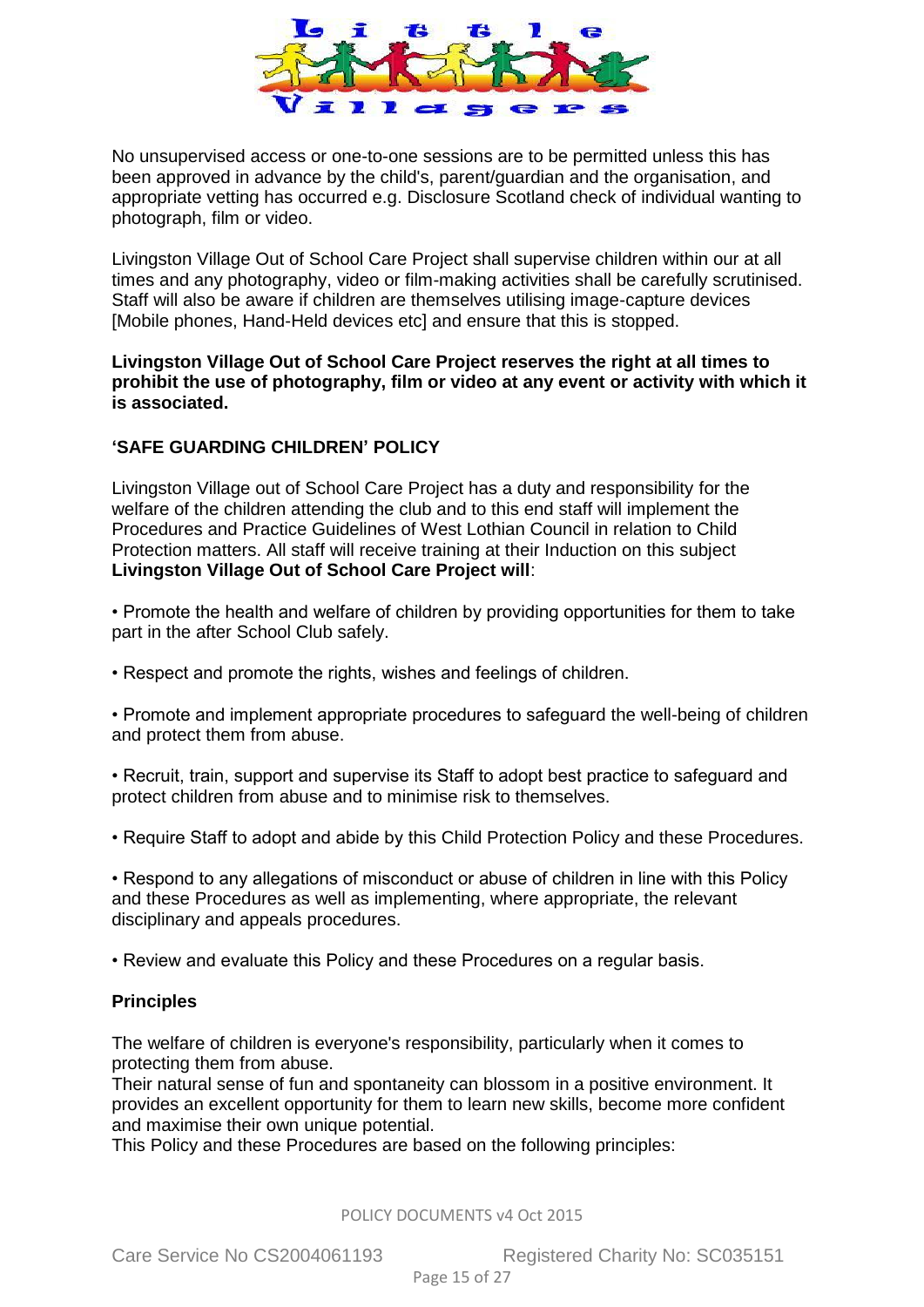

• The welfare of children is the primary concern.

• All children, whatever their age, culture, disability, gender, language, racial origin, socio-economic status, religious belief and/or sexual identity have the right to protection from abuse.

• It is everyone's responsibility to report any concerns about abuse and the responsibility of the Social Work Department and the Police to conduct, where appropriate, a joint investigation.

• Within the Little Villagers *Nicola Jane Thom* (Coordinator) is the designated child protection officer.

• All incidents of alleged poor practice, misconduct and abuse will be taken seriously and responded to swiftly and appropriately. All incidents must be reported to Nicola Thom the clubs child protection officer.

• All personal data will be processed in accordance with the requirements of **The Data Protection Act [1998].** 

#### **Review**

This Policy and these Procedures will be regularly monitored and reviewed:

• In accordance with changes in legislation and guidance on the protection of children or any changes within Livingston Village Out of School Care Project.

• Following any issues or concerns raised about the protection of children within Livingston Village Out of School Care Project.

• In all other circumstances, at least annually.

• A copy of these guidelines will be made available to parents/carers on request.

• All members of staff, volunteers, students, trainees and Management Committee office bearers will be checked through Disclosure Scotland and the Care Commission as having substantial access to children. In the case of staff, this will normally be carried out before an appointment is made.

• The appointed Child Protection officer for Livingston Village Out Of School care Project is The Coordinator - *Nicola Jane Thom*

<span id="page-15-0"></span>• Another child protection officer will be assigned if *Nicola Jane Thom* no longer works with the club. *For our full Child Protection Policy please refer to Appendix v3)* 

### **FOOD**

A nutritious snack will be provided at each afternoon session and holiday club. Healthy eating habits will be encouraged and fresh food will be used whenever possible.

Special dietary needs will be respected and catered for.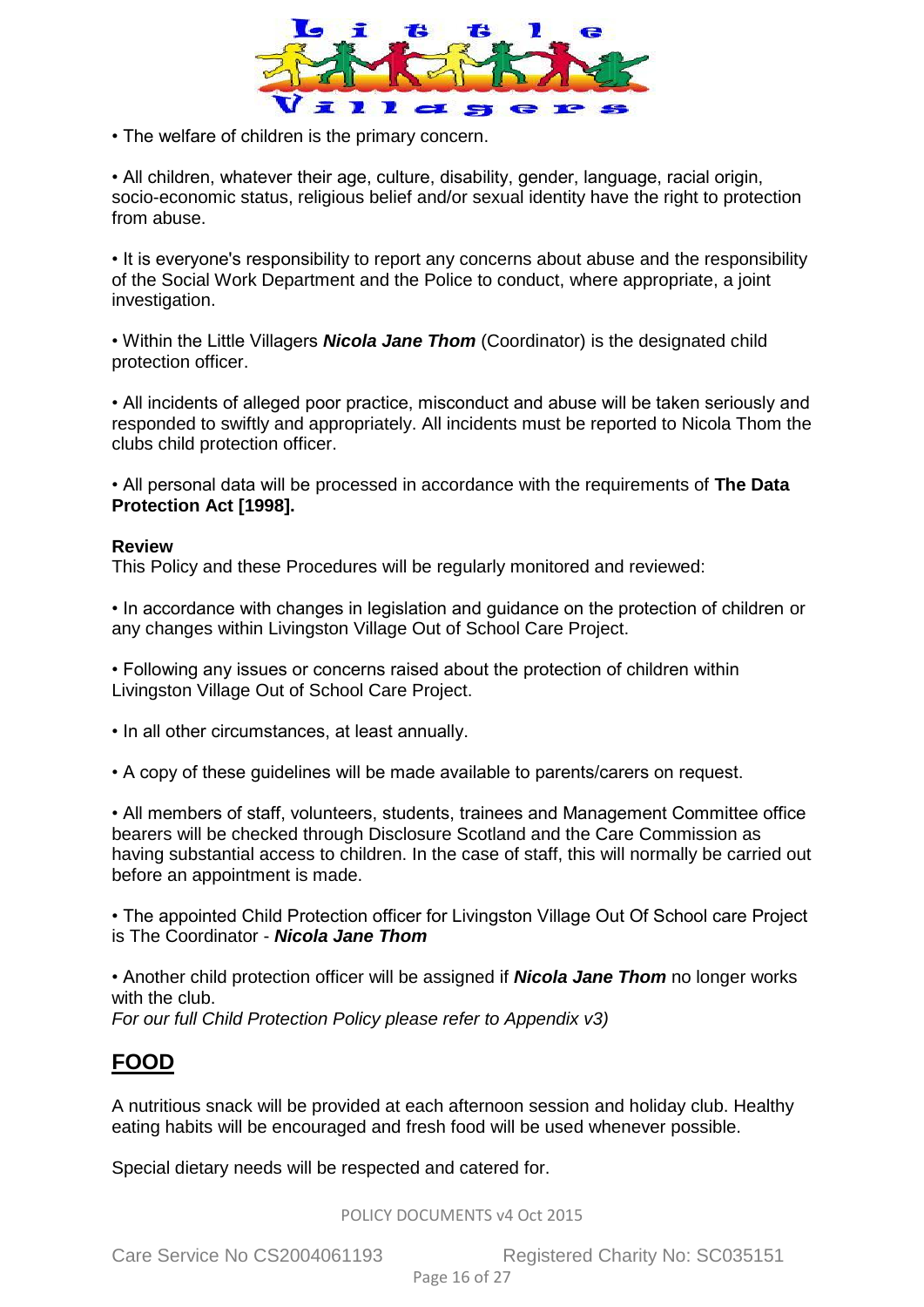

The Children will be offered fruit every day with their snack and will be encouraged to eat at least five portions of fruit and vegetables a day. *(Our full food and drink policy is in Appendix v3)* 

### <span id="page-16-0"></span>**MEDICINES**

At enrolment, parents will be asked to inform the club of any medical needs of their child. They will also be asked to inform the club of any changes to this information timeously.

Staff will administer medication to children only on receipt of a Medication Form duly completed by the parent/carer. Unused medication will be returned to the parent / carer at the end of each day and they will be asked to countersign the Medication Form. Parents will be asked to inform the Club if their child's medical condition restricts their participation in any of the club's play activities.

(Please see Appendix v3 for our full policies relating to Administration of Medication)

### <span id="page-16-1"></span>**INFECTION CONTROL**

The Coordinator and play workers will always be vigilant about the children's health and well-being.

Should a child at any time show signs of an infectious disease *i.e.* Chicken Pox, Pox; they will immediately isolate that child from the rest of the group and seek a second opinion.

If the opinion is that the child may have an infectious disease then one member of staff only will stay with the child and another one will inform the Parent's / Carers as soon as possible. The Coordinator will advise the Parent / Carer to seek medical advice and contact the club when they know exactly what is wrong with the child.

At this point and not before, if they have contracted an infectious disease the club will issue a notice to all parents informing them that a child in the club has contracted the disease (The child will not be named).

All equipment that the child has been in contact with must then be cleaned with the correct cleaning materials before they can be used again.

The child must have the all clear from the doctor before they are allowed to return to the club.

Staff will inform parents/carers over any concerns they may have over a child's health *(See Appendix v3 for our full Illness and Exclusion Policy)*

### <span id="page-16-2"></span>**EMERGENCY/SUDDEN CLOSURE**

In very exceptional circumstances, Livingston Village Out of School Care Project may need to be closed at very short notice due to an unexpected emergency. Such incidents could include:

• Serious weather conditions (combined with heating system failure).

POLICY DOCUMENTS v4 Oct 2015

Care Service No CS2004061193 Registered Charity No: SC035151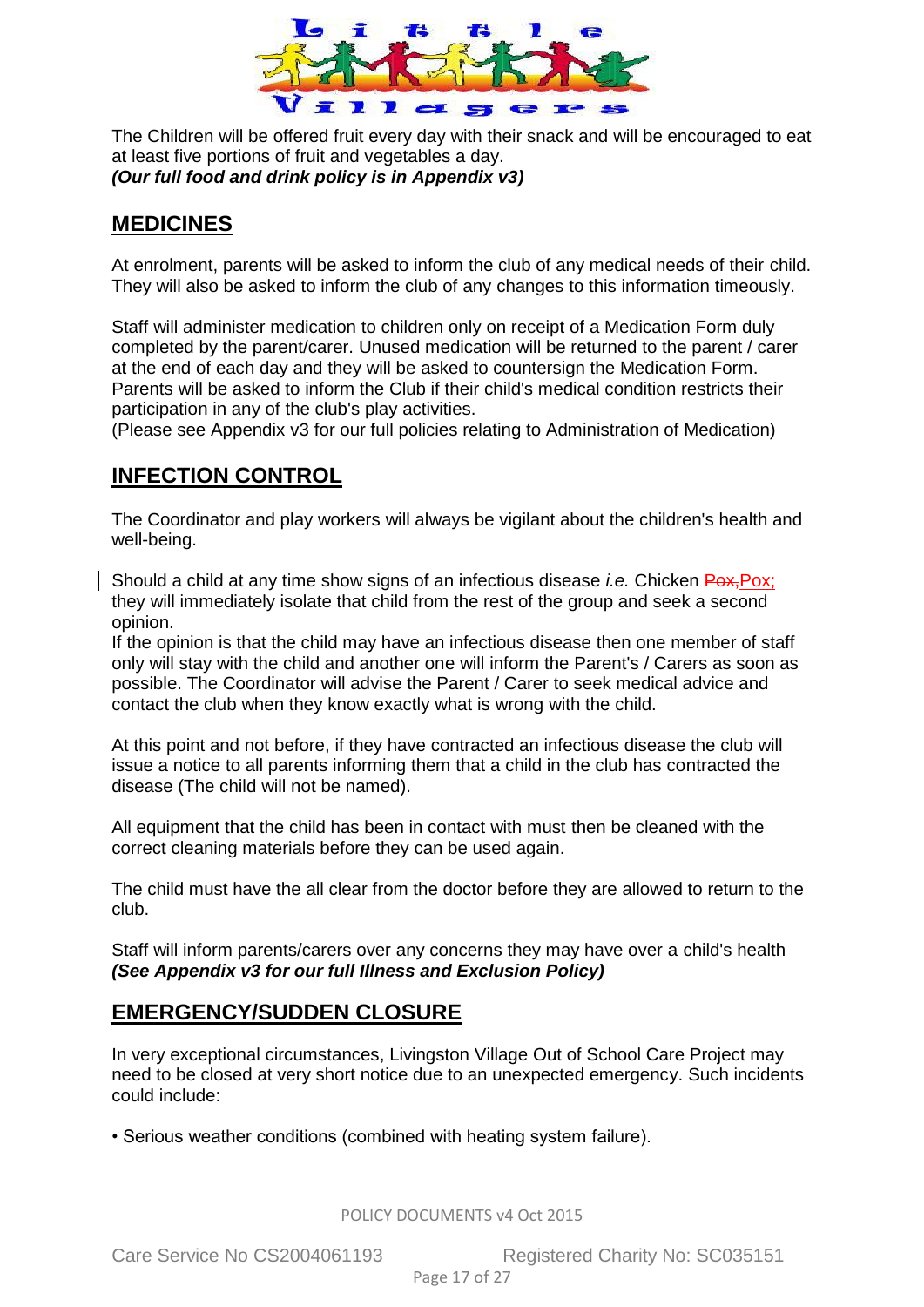

- Burst water pipes.
- Discovery of dangerous structural damage.
- Fire or bomb scare/explosion.
- Death of a member of staff.
- Serious assault on a staff member by the public.
- Serious accident or illness.

In such circumstances, the Co-ordinator and staff will ensure that all steps are taken to keep both the children and themselves safe. All staff and children will assemble at the pre-arranged venue, where a register will be taken.

Steps will then be taken to inform parents/carers and to take the necessary actions in relation to the cause of the closure. All children will be supervised until they are safely collected.

In the event of closure due to circumstances beyond our control, for example severe weather or an outbreak of illness enforcing a school closure, no refunds or replacement sessions will be offered.

We adhere to Livingston Village Primary Schools procedure for severe weather or emergency closure, this being:

• During heavy snowfall and/or treacherous driving conditions the decision by West Lothian Council may be taken to close the school

• If the decision is made by West Lothian Council to close the school, Livingston Village Out of School Care Project will also have to close. The school may have already contacted the parents to come and collect their children.

If the West Lothian Council decides to close the school while children are in the care of Livingston Village Out of School Care Project the following procedure will be put into action, this being

• The Coordinator and staff will contact parents by telephone informing them of the decision made by the local authorities, parents will be asked to come and collect their children immediately. If parents cannot be contacted then staff will phone the emergency contact person as stated on the child's contact sheet.

#### **UNDER NO CIRCUMSTANCE WILL CHILDREN BE SENT HOME ON THEIR OWN OR WITH ANOTHER PARENT UNLESS THE LITTLE VILLAGERS ARE INSTRUCTED TO DO SO BY THE PARENT.**

A member of staff will supervise children until their designated person collects them.

Staff will be sent home according to the distance they need to travel and the challenges that may arise on their journey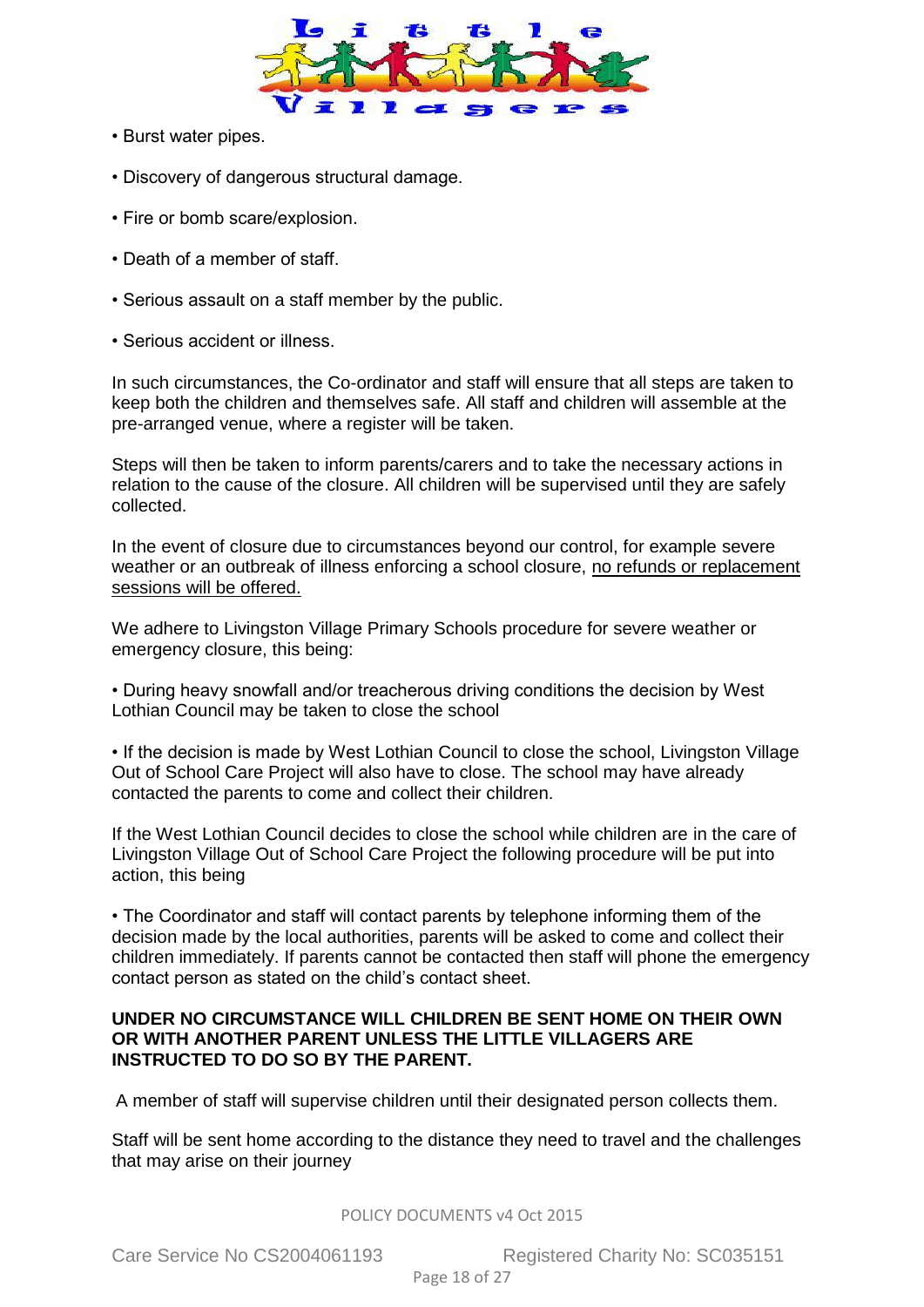

### <span id="page-18-0"></span>**HYGIENE, HEALTH & SAFETY PRACTICE**

A member of the Management Committee will be appointed Health & Safety Officer for the club.

The Co-ordinator will be responsible for reporting any hazards to the Management Committee and for maintaining a safe environment for staff, children and visitors.

A certificated first aider will maintain an accident book and the first aid box. Nicola Thom and all play-workers hold a valid first aid certificate. The first aid box will be kept in a central location but out of reach of children.

Electrical appliances will be regularly checked. Reachable sockets will have socket covers fitted.

Good hygiene will be practiced in the toilet and kitchen areas, with cleaning materials kept in a secure place away from children.

Windows and doors will be regularly checked and secure.

A telephone will be available for use in emergencies.

West Lothian Council's Control of Smoking at Work Policy will be implemented. *(Please see Appendix v3 for the full Health & Safety Policy)*

### **SPACE REQUIREMENTS & PLAYAREAS**

There will be adequate provision for a quiet area for those children wishing to read or study.

Sports activities will be confined to the Gym Hall or outdoor play areas.

Other areas will be designated for specific activities plus an area for conversation and socialising.

Risk assessments have been carried out on all area's in which the children have contact with and are reviewed regularly.

#### **KITCHEN FACILITIES**

- Children will not be allowed into the kitchen unless supervised by an adult.
- All cleaning materials will be stored in a locked cupboard.
- A clean and hygienic cupboard will be used to store food and drink for use by the club.
- All staff will follow normal good hygiene practice. All staff hold a Food hygiene certificate.

#### **OUTDOOR PLAYSPACE**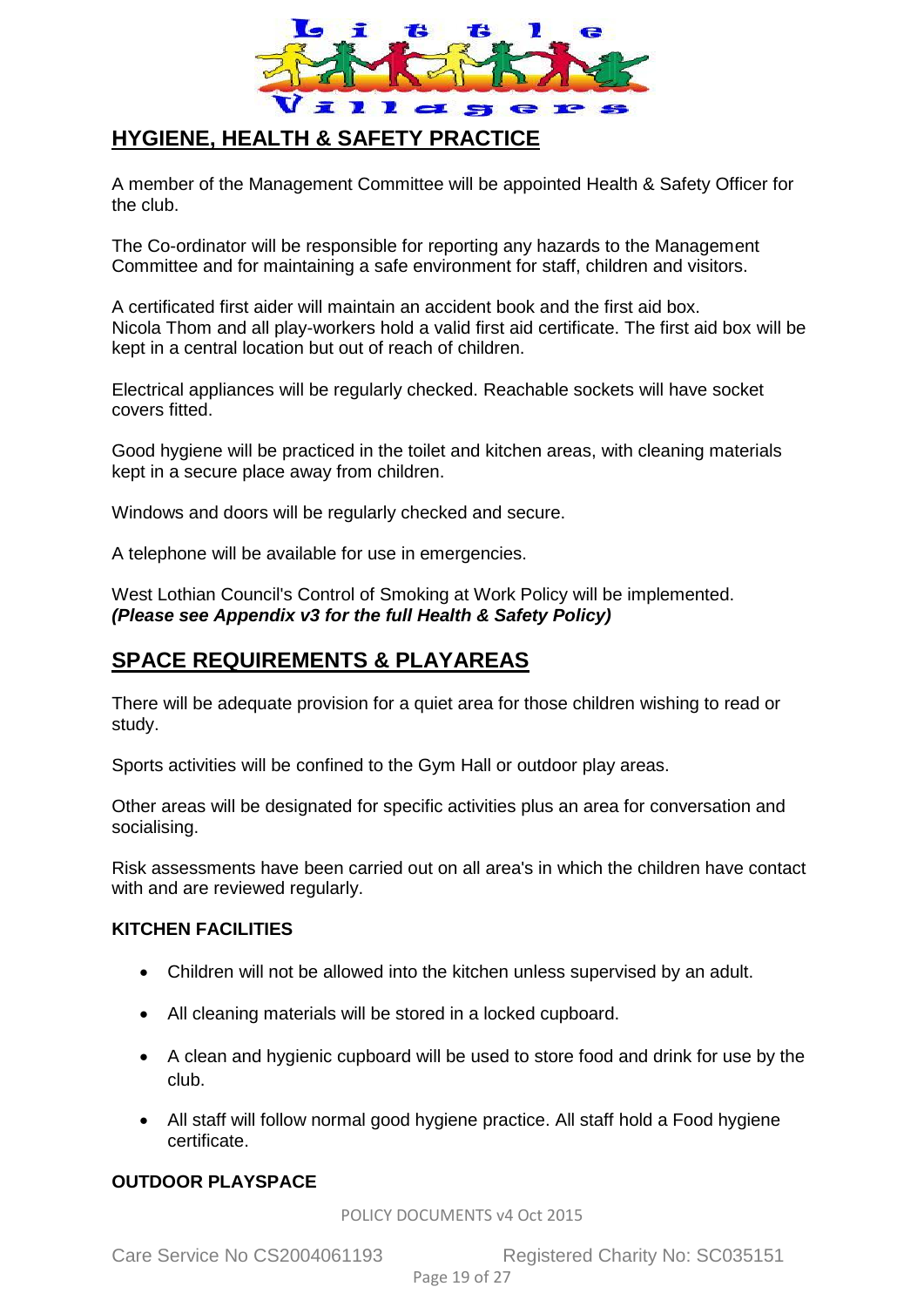

The club will use the school playground, which will be left, in a clean state and any hazards will be reported by the Co-ordinator to the Head teacher.

Weather permitting; children will be encouraged to play outside, and whilst playing outside, children will be supervised at all times by at least two adults.

### **HEATING, LIGHTING AND VENTILATION**

Overall responsibility for the building and fixtures lies with West Lothian Council and any defects should be reported to the school janitor immediately.

The indoor environment will be warm and thermometers displayed.

### <span id="page-19-0"></span>**CHILD SAFETY**

- Only authorised persons will be admitted to the club.
- Parents must not use the School car park for collection of children.
- Only authorised persons over the age of 16, as stated on the enrolment form, will be allowed to collect children.

#### **EQUIPMENT**

- All club equipment will be regularly checked for safety and regularly cleaned and maintained by club staff.
- Broken equipment will be removed from the club.
- Club staff will supervise use of equipment.
- Equipment is cleaned with an Anti-bacterial solution on a weekly basis

(Please see Appendix v3 for full Equipment and resources Policy)

#### **FIRE SAFETY**

Advice from the Authority on Fire Safety Guidelines and Procedures will be sought and recommendations complied with. Staff will be aware of position of alarms, extinguishers, blankets and fire exits throughout the building.

Fire drill will be practiced once a month and a record of drills kept by the Coordinator. Each member of staff will be designated as responsible for an area of the building including toilets.

Children must be led out of the Club by a member of staff and accompanied at all times.

There must be a fast, calm and effective evacuation of the building.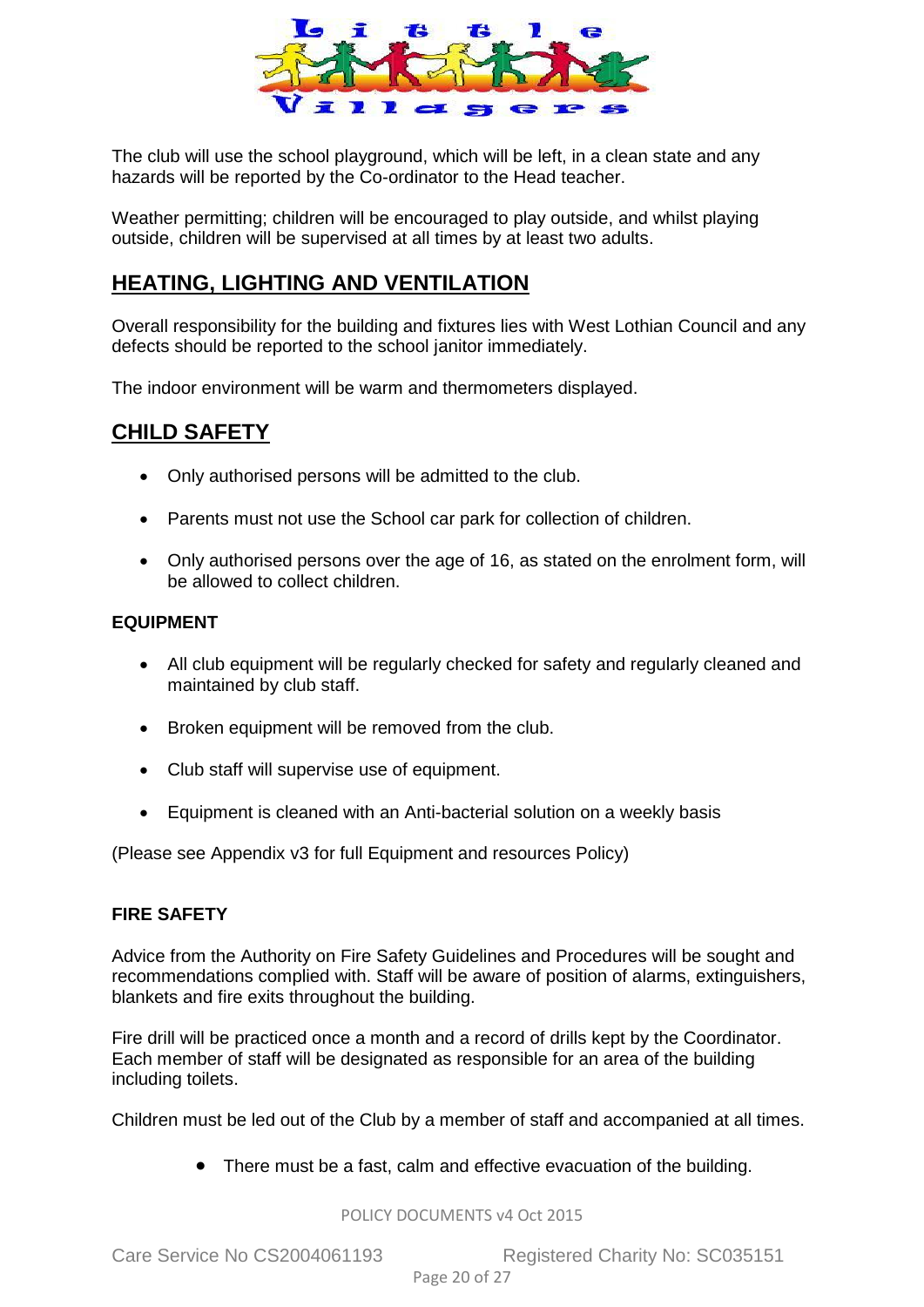

- The Co-ordinator will collect the Register on the way out of the building.
- There will be a speedy and accurate roll call at the gathering point.
- There will be an orderly and controlled return to the building.
- A risk assessment has been carried out on fire evacuation of the building.

#### **FIRE SAFETY TRAINING**

#### *All* **Staff** *will:*

- Know who calls the Fire Brigade
- Know the fire drill
- Recognise the fire alarm
- Know the escape routes
- Know the alternatives
- Know the position and use of equipment
- Know the mustering point

#### *The Health* **& Safety** *Officer will*

- Designate one member of staff to collect register
- Designate one member of staff to check rooms, toilet, etc.
- Regularly check extinguishers and fire blanket
- Check push boxes
- Check alarm
- Check emergency lighting
- Keep a log of checks and drills
- Report any defects to the Management Committee
- Practice fire drill once a month
- Practice alternative routes

#### *If you discover a fire:*

• Raise the alarm by breaking the glass in the nearest push box - this will activate the fire alarm

• A designated member of staff will collect the register from the office

• Staff will lead children calmly and quietly out of the building by the nearest fire exit. These are clearly marked with pictures and arrows above doorways and in corridors

• Once outside the building, staff will walk the children to the mustering point as quickly as possible

• One member of staff will be designated to check all areas for stragglers before leaving the building him/herself

- Once at the mustering point the co-ordinator will conduct a swift roll call
- <span id="page-20-0"></span>• Do not re-enter the building until given the all clear by the fire brigade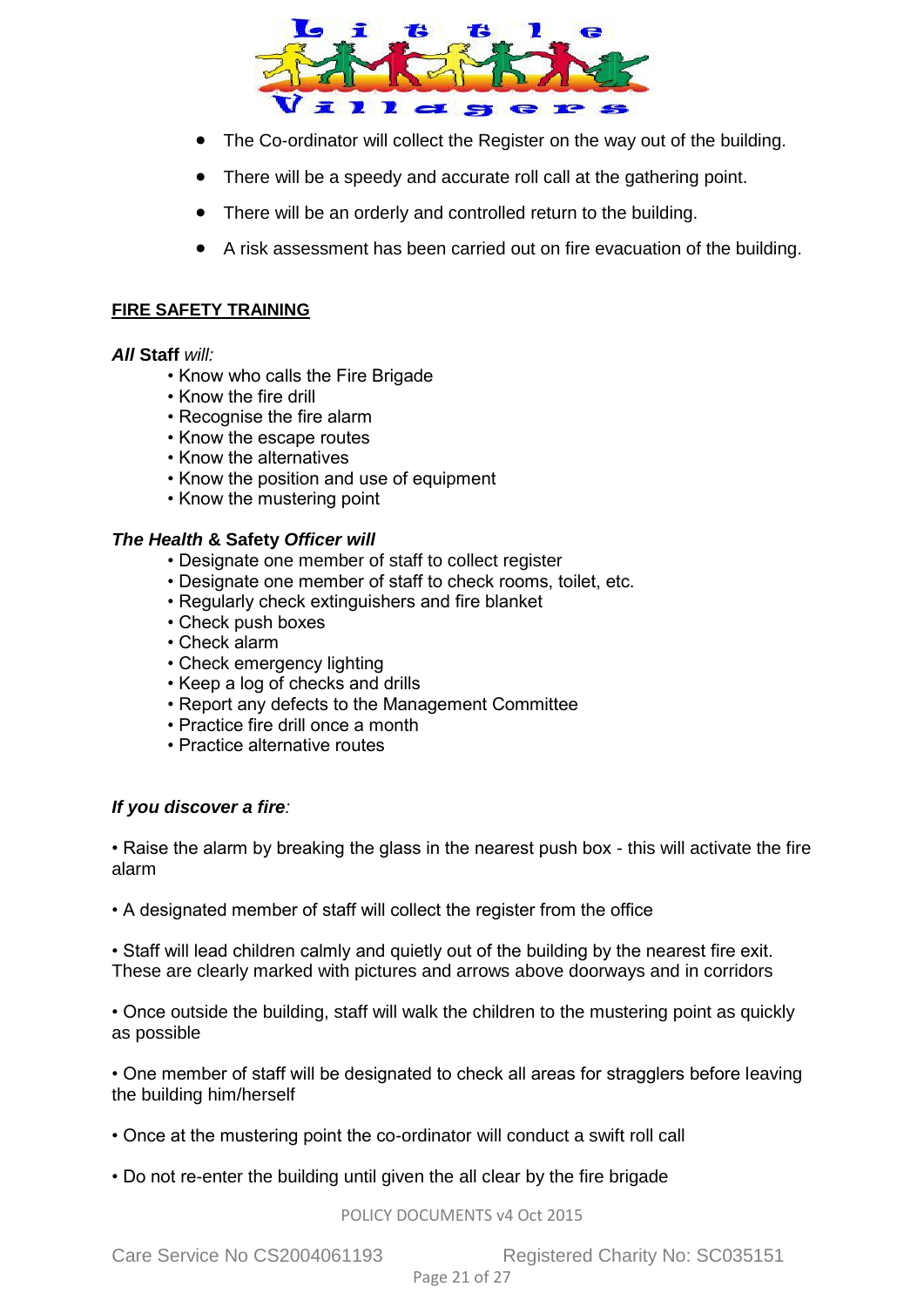

### **TRANSPORT**

Transport used for trips and outings will adhere to the standard conditions of contract for the conveyance of school children.

- They must have current MOT and insurance cover.
- They will carry a fire extinguisher and first aid box.
- Drivers must hold an appropriate driving license and a West Lothian Council minibus permit if driving a West Lothian Council mini-bus.
- Children will be accompanied by at least one other adult.
- Only vehicles with seat-belts on all seats will be used.
- Smoking is not permitted on any vehicle.

### <span id="page-21-0"></span>**E-SAFETY POLICY**

Where IT is in use, we will foster an open culture where accidental access to inappropriate sites is reported. The use of surveillance technology such as a net nanny will inevitably uncover examples of where inappropriate sites have been visited. The club wishes to foster an open culture whereby children / workers acknowledge and report examples of access to inappropriate sites so that they can be added to the banned list. Children / workers reporting accidental hits will be given the benefit of the doubt for their cooperation.

#### **Anti-Virus**

All 'clubs' will have in place anti-virus protection on their PC's

#### **E-mail**

We monitor E-mail use and highlight the dangers of SPAM and the need to protect your identity when using e-mail.

#### **Filtering**

As part of their ICT entitlement all children will be made aware that their use of the internet is filtered to prevent access to known sites of inappropriate materials

#### **Monitoring**

As part of their ICT entitlement children will learn that all internet usage is monitored and that the accessing of a particular site can be tracked to a particular PC and user

### **Bullying / Racism**

Livingston Village Out of School Care Project is well aware that the increase in use of mobile communication technologies has brought with it the potential for e-bullying.

E-bullying or harassment will be dealt with using standard anti bullying procedures, even if it occurs out with Livingston Village Out of School Care Project hours but is related to or affects relationships with the club.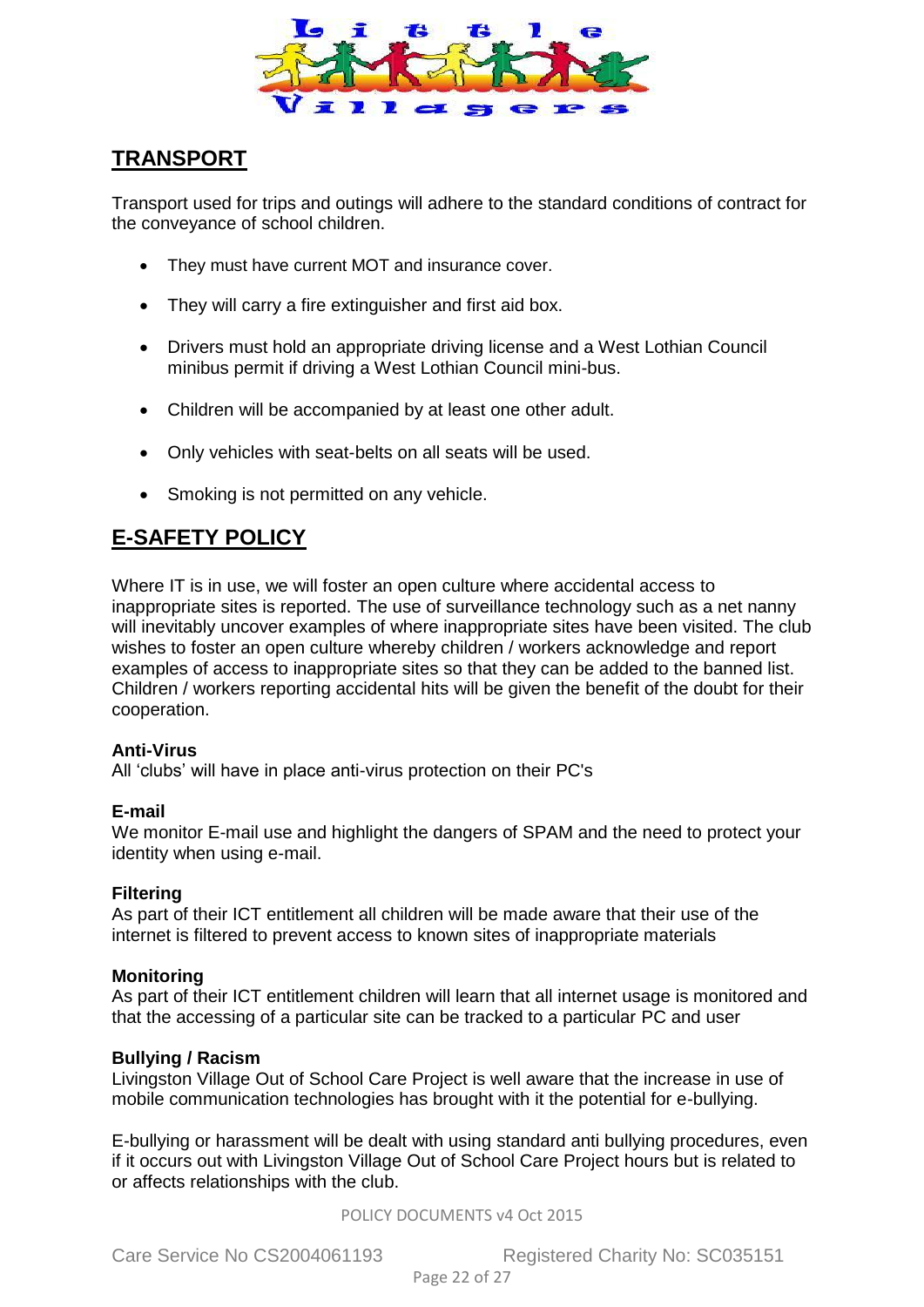

Under **NO CIRCUMSTANCES** should a child be allowed to work unsupervised on IT equipment.

Livingston Village Out of School Care Project recognises that e-bullying does not exist exclusively between children and that staff are often targets of such abuse. Therefore communication between children and staff is not permitted.

### <span id="page-22-0"></span>**MOBILE PHONE POLICY**

Mobile phone usage is not permitted on club premises except by members of staff and only then for legitimate Livingston Village Out of School Care Project business.

Parents should therefore discourage their child/ren from bringing mobile phones or Smart phones onto club premises.

Where parents allow children to bring a mobile phone to the club without our knowledge they do so entirely at their own risk. The club accepts no responsibility for any loss or damage whilst the phone is on the premises.

### <span id="page-22-1"></span>**ADMINISTRATION**

#### **GENERAL INFORMATION**

There will be a lockable cabinet for the secure storage of records and personal information.

Medication will be kept in a locked cabinet and appropriate records kept regarding its administration.

The constitution, policy documents and insurance certificates will be kept in the office and available for inspection.

Staff will be aware of the location of such documents.

#### **RECORDS**

The Management Committee will keep an up-to-date list of all responsible persons. Any additions/changes to this list will be notified to The Care Inspectorate and any person not on the list shall not be allowed unsupervised access to children until clearance is received.

#### **RECORDS – CONFIDENTIALITY**

All club records shall be kept in a secure place. Staff must recognise their responsibilities to keep information confidential.

#### **RECORDS - OPEN ACCESS**

Parents have the right to view their child's records. The Co-ordinator will make records available on request.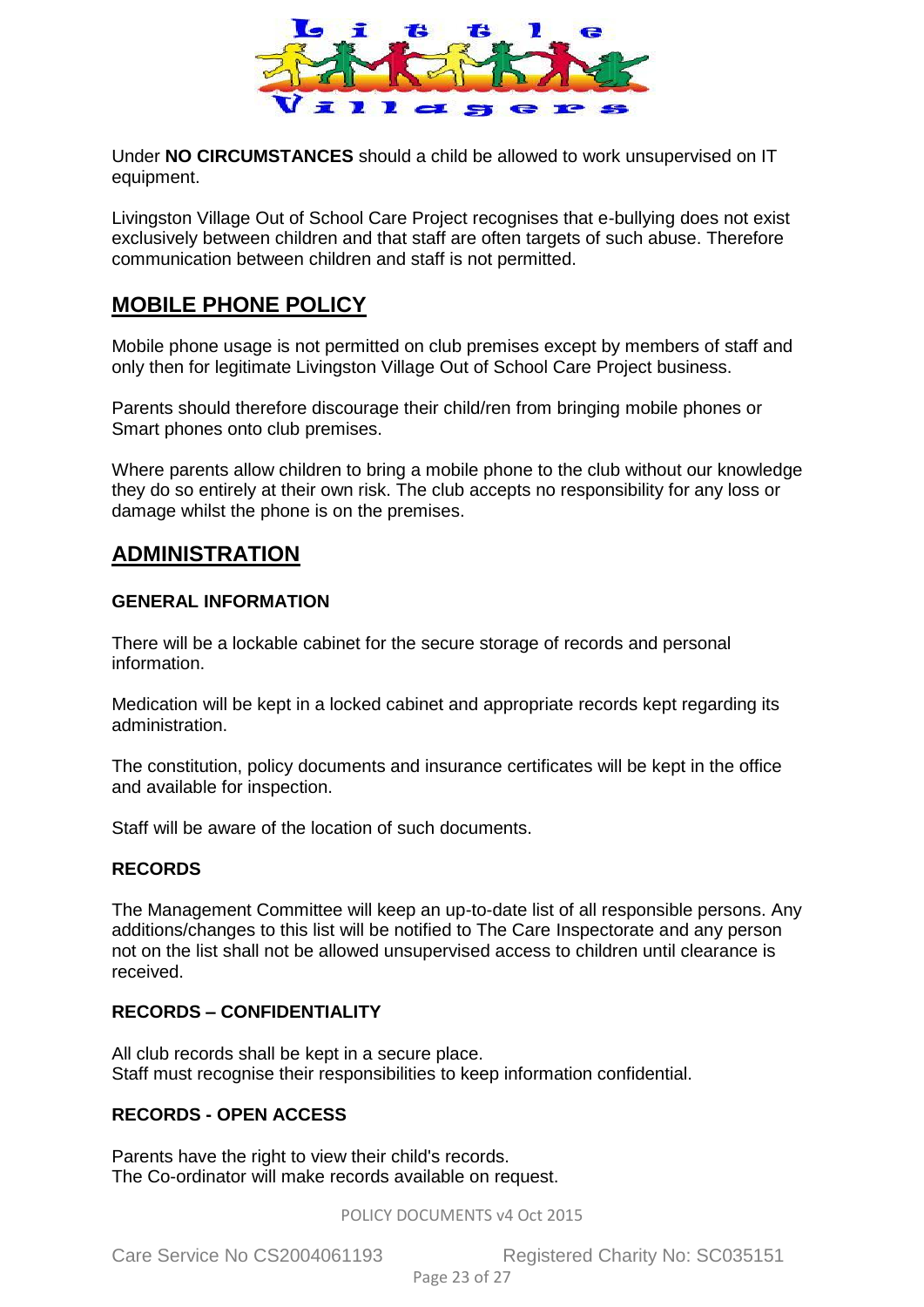

Parents will ensure that information provided is up-to-date. *Child Protection Policy means that the Open Access Policy may not cover certain information.*

#### **RECORDS – FINANCE**

- Receipts can be issued for all payments of fees.
- Receipts will be retained for all purchases.
- The Co-ordinator will record all receipts and purchases.
- A summary of these will be made to the Treasurer for each Management Committee meeting.
- An accountant will advise on methods of bookkeeping and these recommendations followed.
- An accountant shall audit accounts annually.

#### **We hold records of:**

#### **Adults**

- 1. Names and addresses of all staff on the premises, including temporary staff who works with the children or who have substantial access to them;
- 2. Names and addresses of all members of the management committee;
- 3. All records relating to the staff's employment with the setting, including application forms, references, and results of checks undertaken etc.

#### **Children**

- 1. Names, addresses and telephone numbers of parents and adults authorised to collect children from setting;
- 2. The names, addresses and telephone numbers of emergency contacts in case of children's illness or accident;
- 3. The allergies, dietary requirements and illnesses of individual children;
- 4. The times of attendance of children, staff, volunteers and visitors;
- 5. Accidents and medicine administration records;
- 6. Consents for outings, administration of medication, emergency treatment;
- 7. Incidents

In addition, the following procedures and documentation in relation to health and safety are in place:

#### *Safety*

- 1. Risk assessment.
- 2. Record of visitors.
- 3. Fire safety procedures.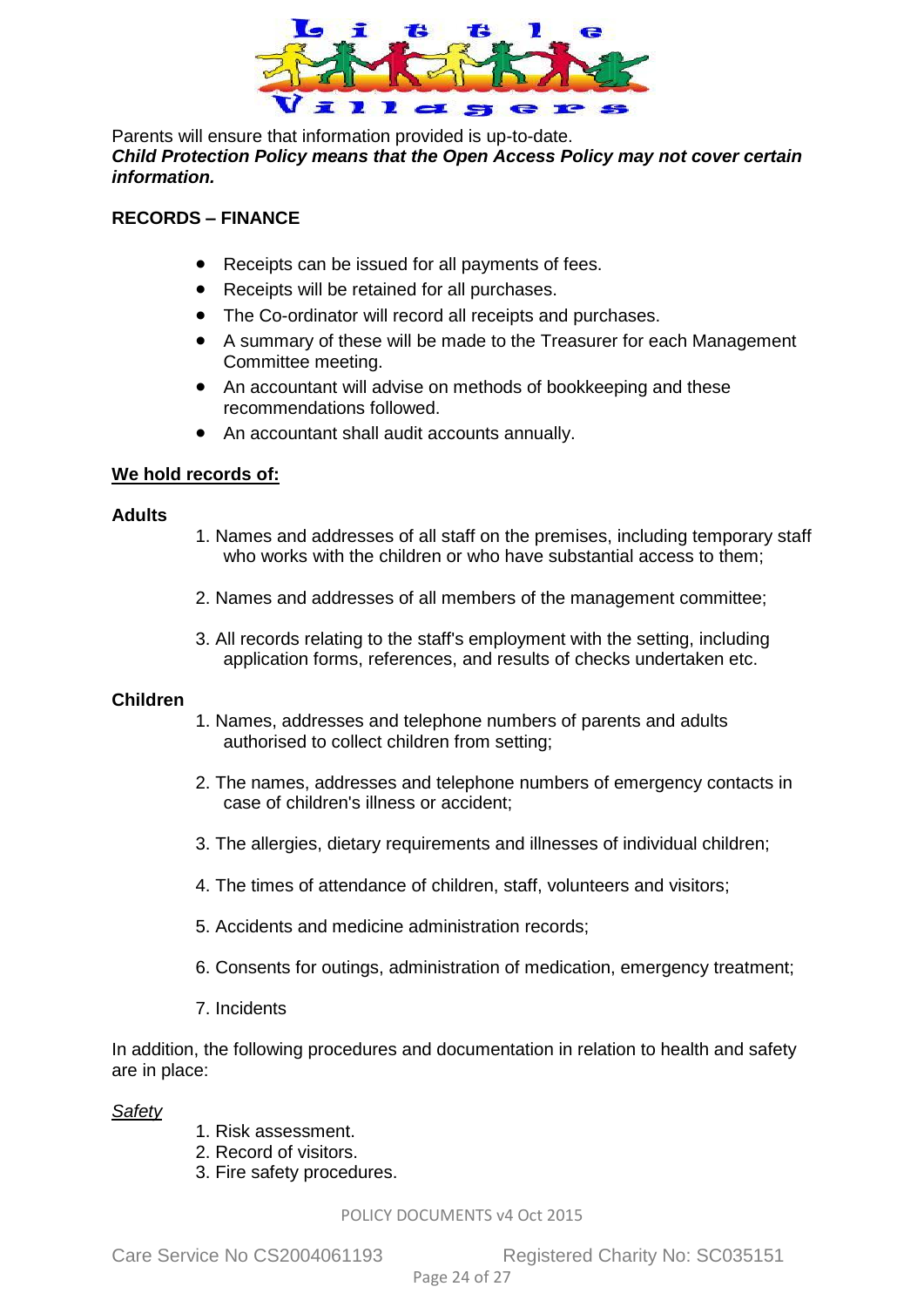

- 4. Fire safety records and certificates.
- 5. Operational procedures for outings.
- 6. Vehicle records including insurance.
- 7. List of named drivers.

#### *Health*

- 1. Administration of medication.
- 2. Prior parental consent to administer medicine.
- 3. Record of the administration of medicines.
- 4. Prior parental consent for emergency treatment.
- 5. Accident record.
- 6. Sick children.
- 7. No smoking.

### <span id="page-24-0"></span>**INSURANCE**

The club will hold valid insurance cover for both public liability and employer's liability.

All vehicles used for transport will have appropriate insurance cover.

Copies of insurance certificates will be held in the club and be available for inspection.

### <span id="page-24-1"></span>**PUBLIC INFORMATION**

Under **The Law Reform (Scotland) Act [1990],** the Management Committee will make available to any member of the public on request

- (a) A copy of the Club's Constitution,
- (b) A copy of our most recent statement of accounts,
- (c) The date on which the annual accounts are (or will be) prepared.

In addition the Committee will publicly display the most recent minutes of the Management Committee meetings on the Club website.

### <span id="page-24-2"></span>**COMPLAINTS PROCEDURE**

The Management Committee and staff of Livingston Village Out of School Care Project together aim to provide a safe and healthy environment in which children will thrive.

We will always be ready to listen to comments and criticisms from parents/carers on the staff, the Club in general and its performance.

We hope that members will not find cause for complaint, but in the event of a parent/carer having such a complaint, it should be put in writing first to the Management Committee who will record the complaint and attempt to resolve it informally.

If the complainant is unhappy with the result of the investigation, they will be invited to attend a Committee Meeting or, if they prefer, to a face-to-face meeting with relevant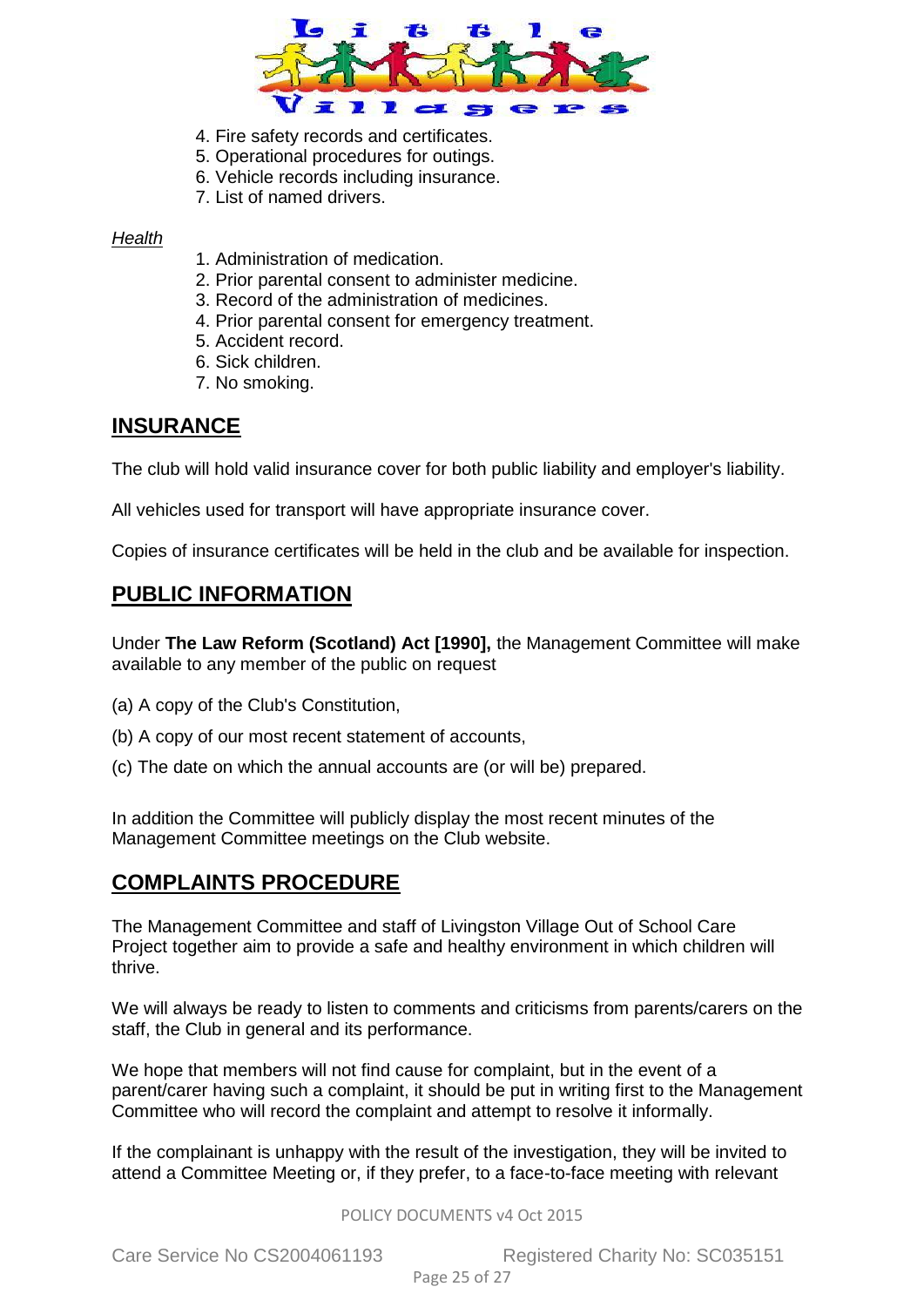

members of the Management Committee [e.g. the Chairperson and/or Treasurer etc] in order to pursue the complaint.

Should anyone need to raise a complaint about any aspect of the club, their concerns will be taken seriously and investigated by a member of the Committee.

Appropriate action will be taken and the complainant informed of the outcome.

If any individual is unhappy with the result of the investigation then they will be entitled to attend a committee meeting in order to pursue the issue.

Any unresolved complaints could be referred by the parent/carer to:-

**Care Inspectorate Compass House, 11 Riverside Drive Dundee DD1 4NY**

**Tel: 0845 600 9527 Email**: [enquiries@careinspectorate.co](mailto:enquiries@careinspectorate.com)

A diary of complaints and their outcomes will be kept. *(Our full complaints procedure is available on line and in Appendix v3)* 

### **PARENTAL RESPONSIBILITY**

**The Adoption of Children Act [2002]** has made some changes to the law regarding parental responsibility. An unmarried father of a child whose birth is registered after 1 December 2003 obtains parental responsibility providing that he is named on the child's birth certificate.

An unmarried father of a child whose birth was registered before 30 November 2003 has the option to acquire parental responsibility through a voluntary agreement with the mother or a parental responsibility order. Through the court he can additionally acquire parental responsibility through the methods outlined below.

Unlike the mother's parental responsibility, any parental responsibility given via an order gives the bearer of the order parental responsibility.

Parental responsibility can only be ended if the child is adopted or the order is discharged.

The only person who can apply for a parental responsibility order is the unmarried father or a married step-parent.

Any person who obtains a residence or special guardianship order obtains parental responsibility for a child up to the age of 18 years unless the order is discharged.

If the unmarried father marries the mother he will gain parental responsibility through the "presumption of legitimacy" and would thus be ineligible to apply for the order.